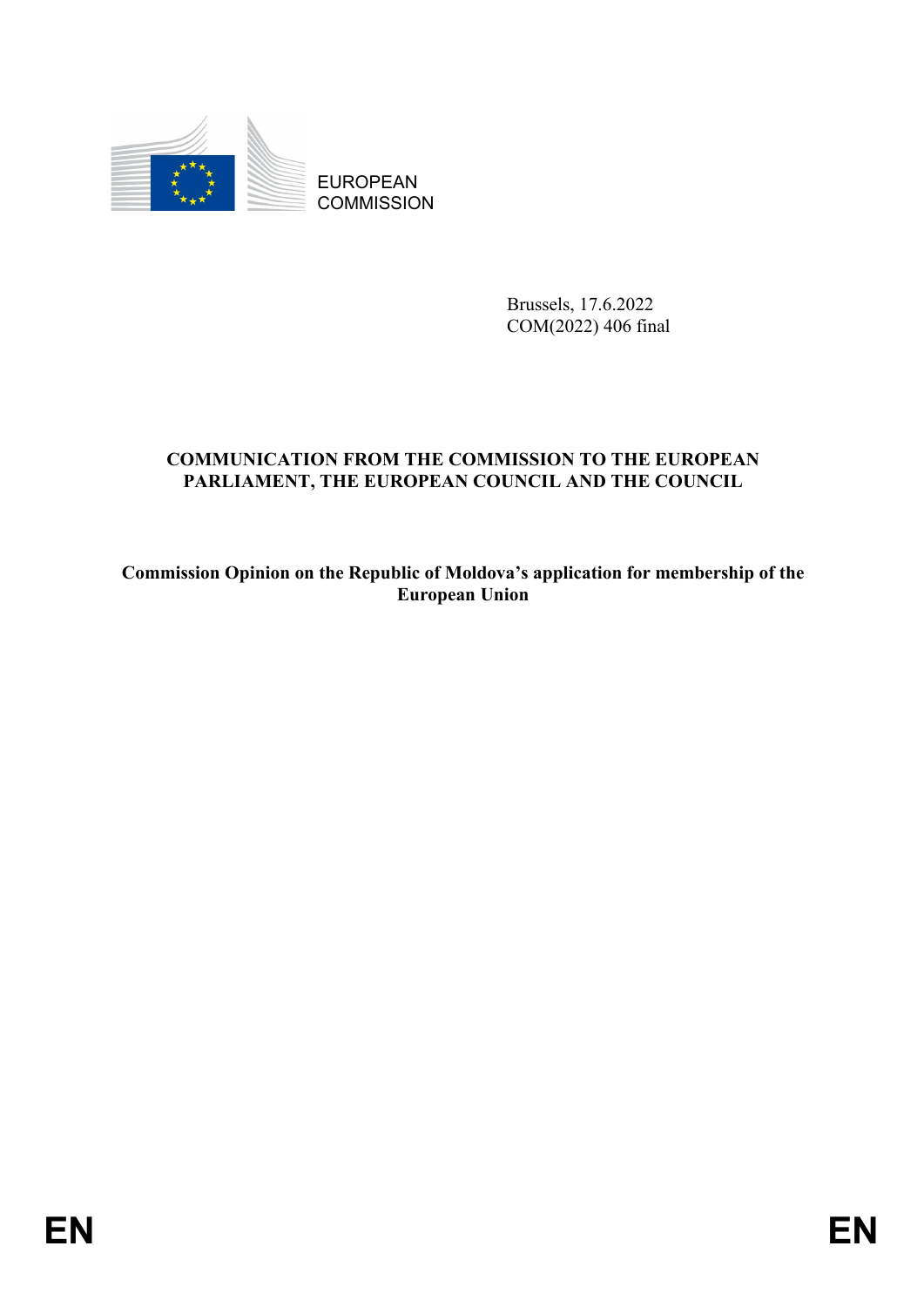# **A. INTRODUCTION**

In the past two years, the Republic of Moldova (hereinafter Moldova) has taken a decisive step towards reforms, with a clear mandate from its citizens. Following the 2020 presidential and 2021 parliamentary elections, there is a clear alignment of the presidential, executive and legislative powers on a pro-reform, anti-corruption European path for the first time since independence. This follows a period where the independence of key institutions was seriously compromised.

The Russian war of aggression against Ukraine is having serious effects on Moldova. In a real spirit of solidarity and upholding European values, Moldova is actively supporting those fleeing Ukraine, hosting the highest number of refugees *per capita*. Despite this challenge, the Moldovan government is strongly committed to delivering on its clear reform goals – notably as regards judicial reform, public administration reform and the modernisation of the economy – to benefit the people of Moldova. Recent Eurobarometer survey results show increased support for EU integration and that the EU is the most trusted foreign organisation.

#### **a) Application for membership**

On 3 March 2022, the Republic of Moldova presented its application for membership of the European Union. The application was tabled in the context of Russia's war of aggression against Ukraine. On 7 March, the Council of the European Union invited the Commission to submit its Opinion on the application. EU Heads of State and Government endorsed this decision at the informal leaders' meeting in Versailles<sup>[1](#page-1-0)</sup>. Moldova received questionnaires on 11 April 2022 (on the political and economic criteria) and on 19 April (on the EU *acquis* chapters) and provided its replies on 22 April and on 12 May, respectively.

Article 49 of the Treaty on European Union states that *'Any European State which respects the values referred to in Article 2 and is committed to promoting them may apply to become a member of the Union. The European Parliament and national Parliaments shall be notified of this application. The applicant State shall address its application to the Council, which shall act unanimously after consulting the Commission and after receiving the consent of the European Parliament, which shall act by a majority of its component members. The conditions of eligibility agreed upon by the European Council shall be taken into account'.*

Article 2 of the Treaty on European Union states that *'the Union is founded on the values of respect for human dignity, freedom, democracy, equality, the rule of law and respect for human rights, including the rights of persons belonging to minorities. These values are common to the Member States in a society in which pluralism, non-discrimination, tolerance, justice, solidarity and equality between women and men prevail'.*

This is the legal framework within which the Commission submits the present Opinion.

In June 1993, in Copenhagen, the European Council concluded that:

*'Accession will take place as soon as a country is able to assume the obligations of membership by satisfying the economic and political conditions required. Membership requires:* 

- *that the candidate country has achieved stability of institutions guaranteeing democracy, the rule of law, human rights and respect for and protection of minorities;* 

<span id="page-1-0"></span> <sup>1</sup> [20220311-versailles-declaration-en.pdf \(europa.eu\)](https://www.consilium.europa.eu/media/54773/20220311-versailles-declaration-en.pdf)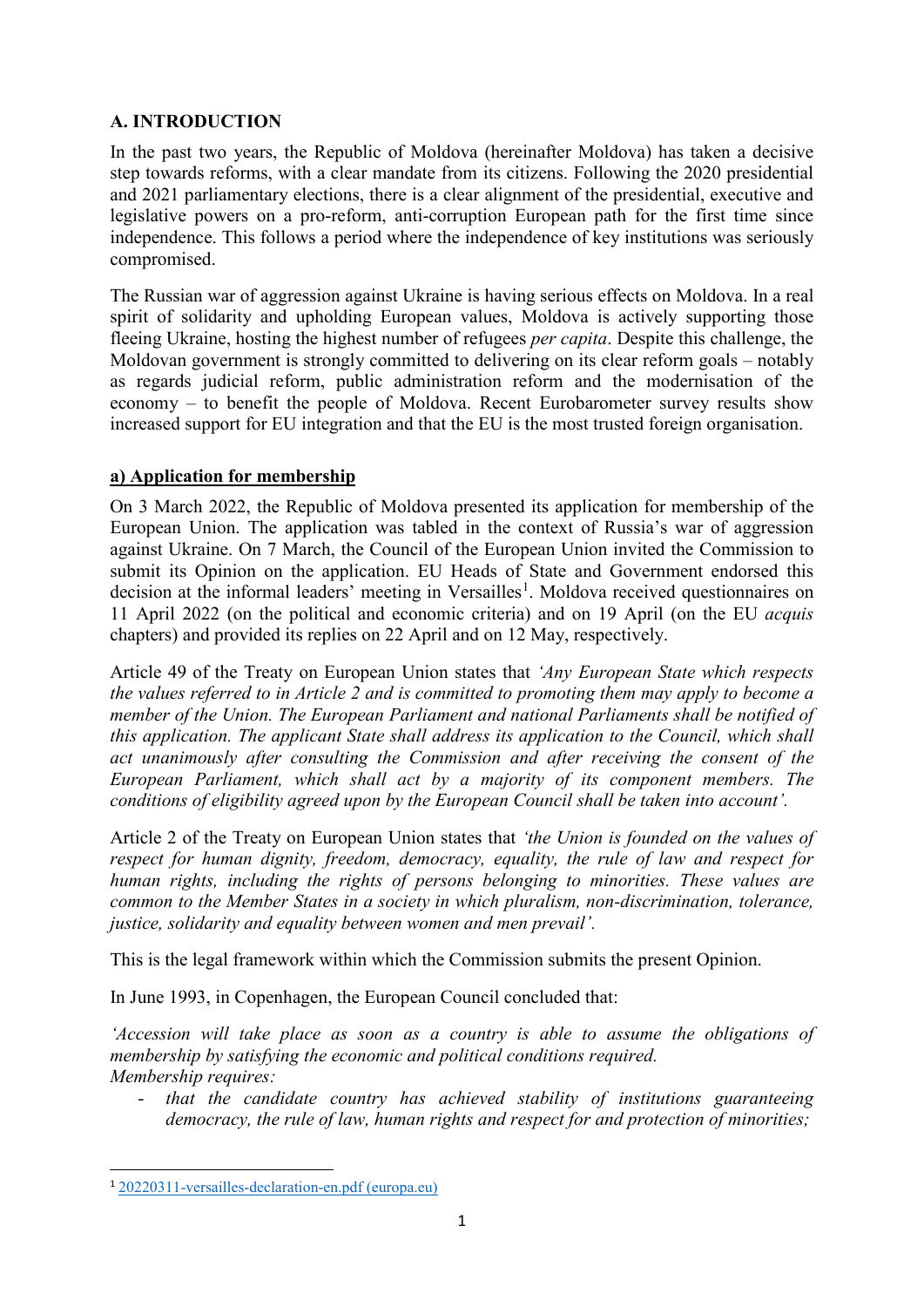- the existence of a functioning market economy, as well as the capacity to cope with *competitive pressure and market forces within the Union;*
- *the ability to take on the obligations of membership including adherence to the aims of political, economic and monetary union'*.

In December 1995, in Madrid, the European Council referred to the need *'to create the conditions for the gradual, harmonious integration of [the applicant] countries, particularly through the development of the market economy, the adjustment of their administrative structures and the creation of a stable economic and monetary environment'.* 

In December 2006, the European Council agreed that *'the enlargement strategy based on consolidation, conditionality and communication, combined with the EU's capacity to integrate new members, forms the basis for a renewed consensus on enlargement'*.

In this Opinion, the Commission assesses Moldova's application on the basis of its capacity to meet the criteria set by the European Council in Copenhagen in 1993, as well as in Madrid in 1995, notably regarding the country's administrative capacity. The Opinion also takes into account Moldova's efforts in implementing its obligations under the Association Agreement (AA) including a Deep and Comprehensive Free Trade Area (DCFTA). The Commission will assess the impact of Moldova's accession on the EU policy areas at a later stage.

## **b) Relations between the European Union and Moldova**

EU-Moldova relations date back to the independence of Moldova in August 1991. In November 1994 a Partnership and Cooperation Agreement was signed which entered into force in July 1998. Political and economic cooperation was enhanced with the beginning of negotiations on an Association Agreement in 2010.

The Association Agreement, including a Deep and Comprehensive Free Trade Area, was signed in June  $2014<sup>2</sup>$  $2014<sup>2</sup>$  and fully entered into force on 1 July 2016. This agreement is the key bilateral legal instrument serving as the basis for deepening political ties, stronger economic linkages, promotion of common values and enhanced cooperation in areas of mutual interest. In its preamble, the EU acknowledged the European aspirations and European choice of Moldova, including its commitment to building a deep and sustainable democracy and a market economy. Based on the AA/DCFTA, Moldova has carried out a number of challenging reforms and successfully aligned its legislation with the EU in many areas. The EU-Moldova Civil Society Platform (CSP) is one of the bodies set up under the Association Agreement. It enables civil society organisations on both sides to monitor the implementation process and prepare recommendations to the relevant authorities.

The subsequent Association Agendas agreed between the EU and Moldova establish clear priorities in order to implement the Association Agreement and its DCFTA. Adoption of the Association Agenda (2021-27), which focuses on democracy, human rights and good governance; freedom, security and justice; and economic, trade and sectoral cooperation, is imminent.

The EU remains fully committed to support a comprehensive, peaceful and sustainable settlement of the Transnistrian conflict, based on the sovereignty and territorial integrity of the Republic of Moldova in its internationally recognised borders, with a special status for Transnistria.

<span id="page-2-0"></span> <sup>2</sup> [https://eur-lex.europa.eu/legal-content/EN/TXT/PDF/?uri=CELEX:22014A0830\(01\)&from=EN](https://eur-lex.europa.eu/legal-content/EN/TXT/PDF/?uri=CELEX:22014A0830(01)&from=EN)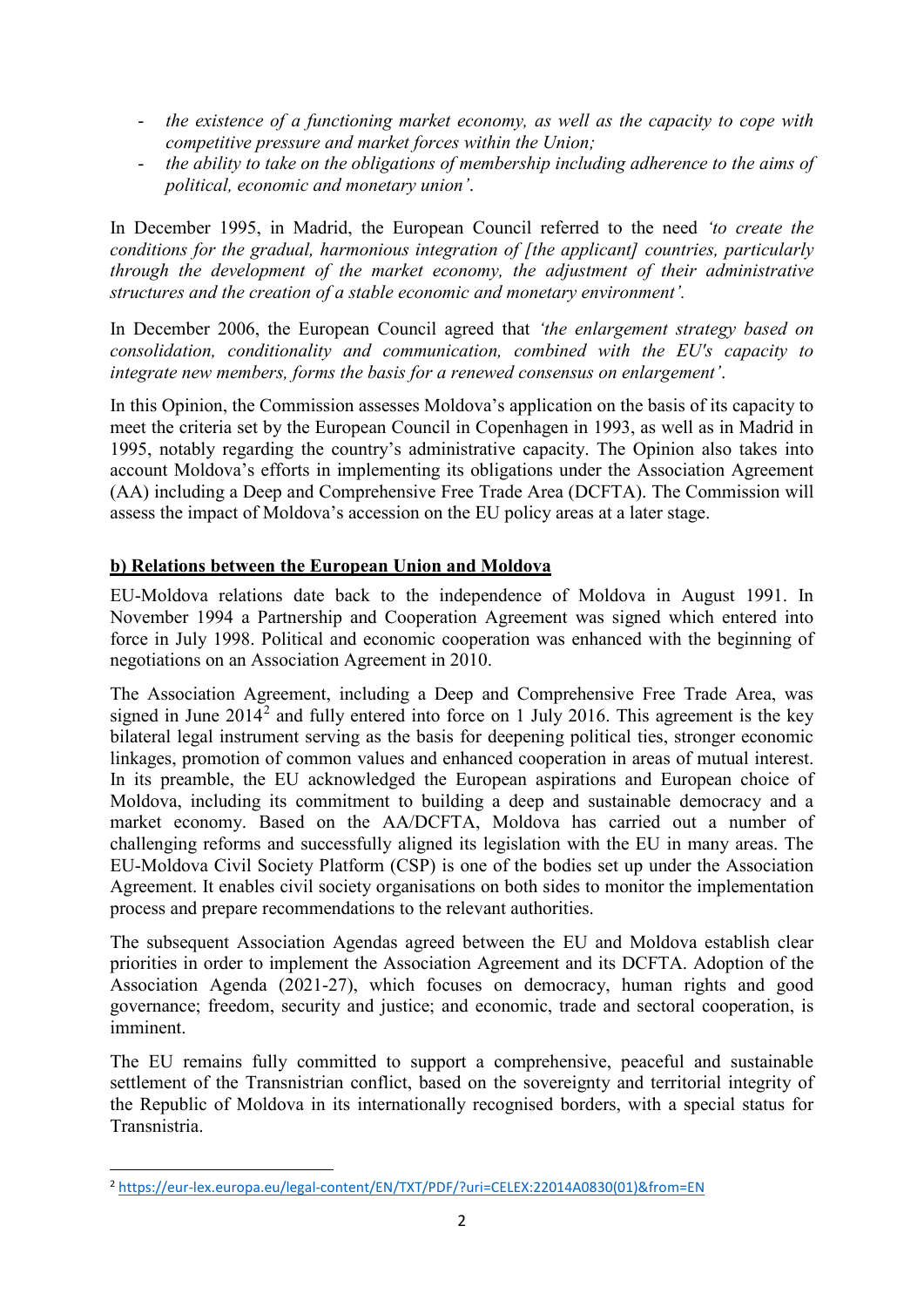The EU's commitment to supporting Moldova is long-standing and has delivered results. The EU provides significant financial assistance, which over the years 2014-2021 amounted to EUR 512 million in grants under the European Neighbourhood Instrument, and EUR 160 million under the Macro-Financial Assistance programme in the form of loans and grants to support socio-economic development. The EU provides its support through policy development and comprehensive reforms, with strong involvement from Member States in a Team Europe spirit. Among the key programmes are support for pre-vetting of judges and prosecutors, support to increase Moldova's energy security, and a team of High Level Advisers to the Moldovan government in areas of particular importance.

EUR 7 million from the European Peace Facility have been allocated in 2021- to strengthen the capacities of the military medical service and engineering battalion.

Since the energy crisis in autumn 2021, threatening security of supply and tripling energy prices, and the beginning of Russia's war of aggression against Ukraine, the EU has stepped up its support for Moldova's overall economic, social and financial resilience, with emergency macro-financial assistance worth EUR 150 million and EUR 60 million in budget support in response to the energy crisis. The EU provided humanitarian assistance to help Moldova to face the flow of refugees from Ukraine. The Economic and Investment Plan for the Eastern Partnership<sup>[3](#page-3-0)</sup> seeks to unlock EUR 3.4 billion in public and private investments for economic development of the country, including tailored flagship investments.

The EU and other financial institutions work hand in hand to assist Moldova. Since 2014, the European Investment Bank and the European Bank for Reconstruction and Development have allocated EUR 425 million and EUR 777 million respectively in loans. The EU is also working in close cooperation with the World Bank and the International Monetary Fund, which have been key partners supporting Moldovan reform efforts since 2014.

Citizens of Moldova benefit from visa-free travel to the Schengen area since April 2014. A Readmission Agreement entered into force in January 2018.

Moldova is a contracting Party to the Energy Community Treaty and the Agreement on the Common Aviation Area, and a member of the Central European Free Trade Agreement, all of which assist in approximating Moldovan legislation to EU *acquis*. Moldova is a member of the United Nations, the Council of Europe, and the Organization for Security and Cooperation in Europe (OSCE).

Since 2014, Moldova has progressively extended its participation in EU programmes. It currently takes part in Horizon Europe, and organisations and individuals from Moldova can also benefit from certain actions of the Erasmus+ and European Solidarity Corps Programmes. There are regular Ministerial level dialogues between Moldova and the EU on Trade, Energy and Security. Moldova participates in several Interreg programmes and is a member of the EU macro-regional Strategy for the Danube region.

Moldova has concluded working arrangements, cooperation agreements or memoranda of understanding with a number of EU agencies such as the European Border and Coast Guard Agency (Frontex); the European Union Aviation Safety Agency (EASA); the European Union Agency for Railways (ERA), the European Union Agency for Criminal Justice Cooperation (EUROJUST); the European Fisheries Control Agency (EFCA), the European Agency for Safety and Health at Work (EU-OSHA), the European Environment Agency (EEA), the European Food Safety Authority (EFSA), the European Centre for Disease Prevention and

<u>.</u>

<span id="page-3-0"></span><sup>3</sup> SWD(2021) 186 final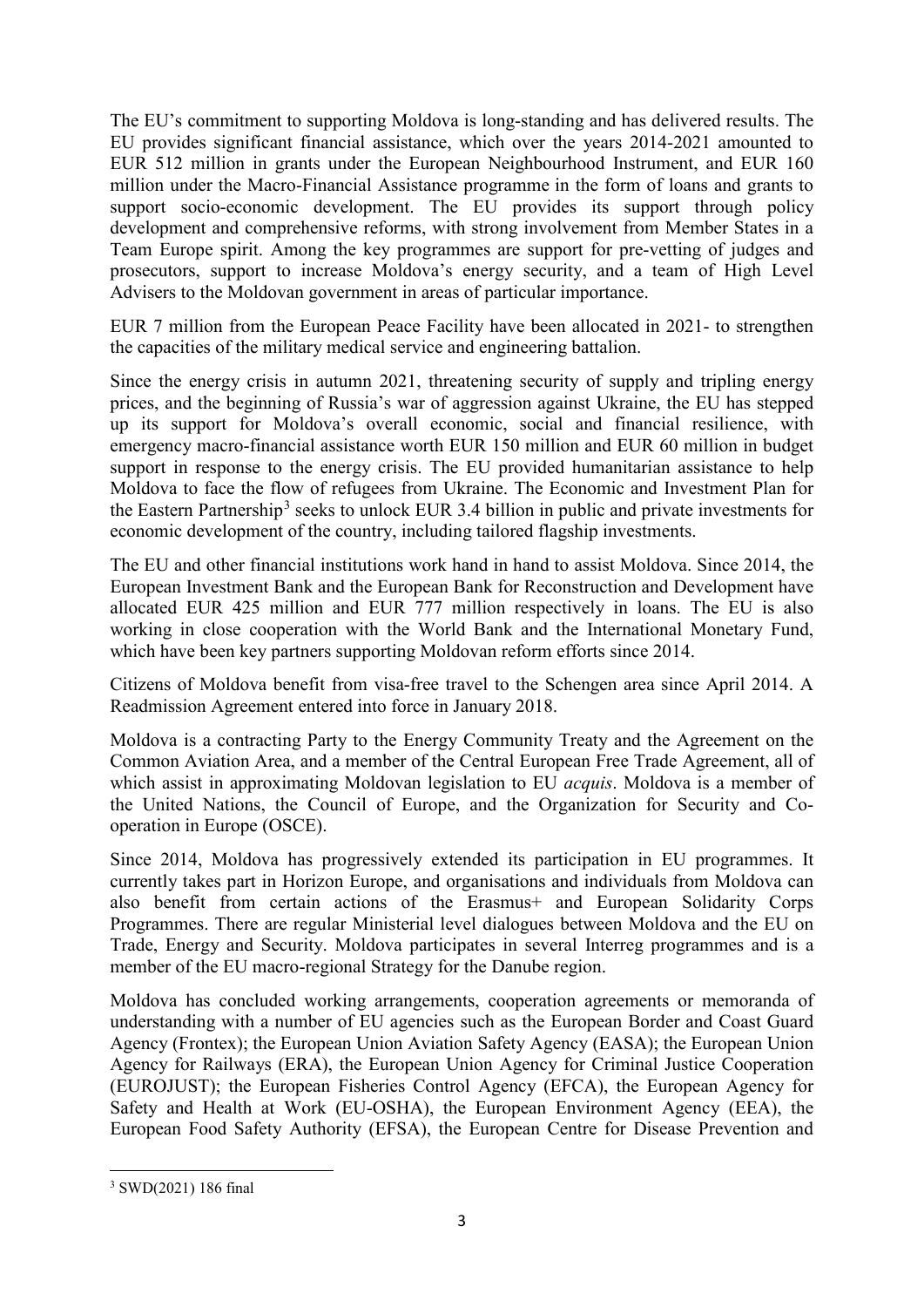Control (ECDC), the European Union Agency for Law Enforcement Training (CEPOL), the European Training Foundation (ETF), the European Monitoring Centre for Drugs and Drug Addiction (EMCDDA), the European Union Intellectual Property Office (EUIPO), the European Police Office (Europol), and the European Maritime Safety Agency (EMSA).

Moldova is a participant in the Eastern Partnership (EaP). The EaP is based on the principle of inclusivity and differentiation. Russia's war in Ukraine has shown that multilateral cooperation and cohesion is now more important than ever, as is strengthening the resilience of the region. A focus on bilateral relations will also be important going forward, to allow Moldova to implement key reforms including in the field of governance, justice and rule of law.

## **B. CRITERIA FOR MEMBERSHIP**

## **1. POLITICAL CRITERIA**

This assessment is based on the Copenhagen criteria relating to the stability of institutions guaranteeing democracy, the rule of law, human rights and respect for and protection of minorities.

#### **1.1. Democracy**

As established by its Constitution, Moldova is a **parliamentary democracy:** legislative powers are exercised by the parliament and executive powers by the government. The **President of the Republic** has a mostly representative function but holds formal responsibility for foreign policy and provides civilian oversight of the armed forces. Executive power is exercised by the Government, consisting of a Prime Minister and 15 ministers.

The **Constitution** guarantees the fundamental principles of a democratic state, including the rule of law, free elections and the protection of human rights. The Constitution enshrines the principle of primacy of international law over domestic law. The **Constitutional Court** was recomposed in 2019 and is now independent. The Supreme Court is the highest court of general jurisdiction, while the Constitutional Court exercises constitutional jurisdiction.

The **Parliament** is the sole body of legislative power adopting legislation, including amendments to the Constitution, and exercises democratic control and oversight over the executive. The Parliament's oversight function and control over the government and its scrutiny of legislative development (including monitoring the implementation of legislation) are limited by the capacity of parliamentary institutions. More must be done to ensure the transparency of funding of political parties.

The Constitution gives citizens the ability to choose their government in free and fair periodic elections held by secret ballot and based on universal and equal suffrage. While the latest rounds of parliamentary **elections** in July 2021 were, according to the Office for Democratic Institutions and Human Rights (ODIHR), well administered and competitive and fundamental freedoms were largely respected, several further recommendations by ODIHR remain to be addressed in areas such as effective campaign finance oversight, political bias of news outlets and the impartiality of the Central Election Committee.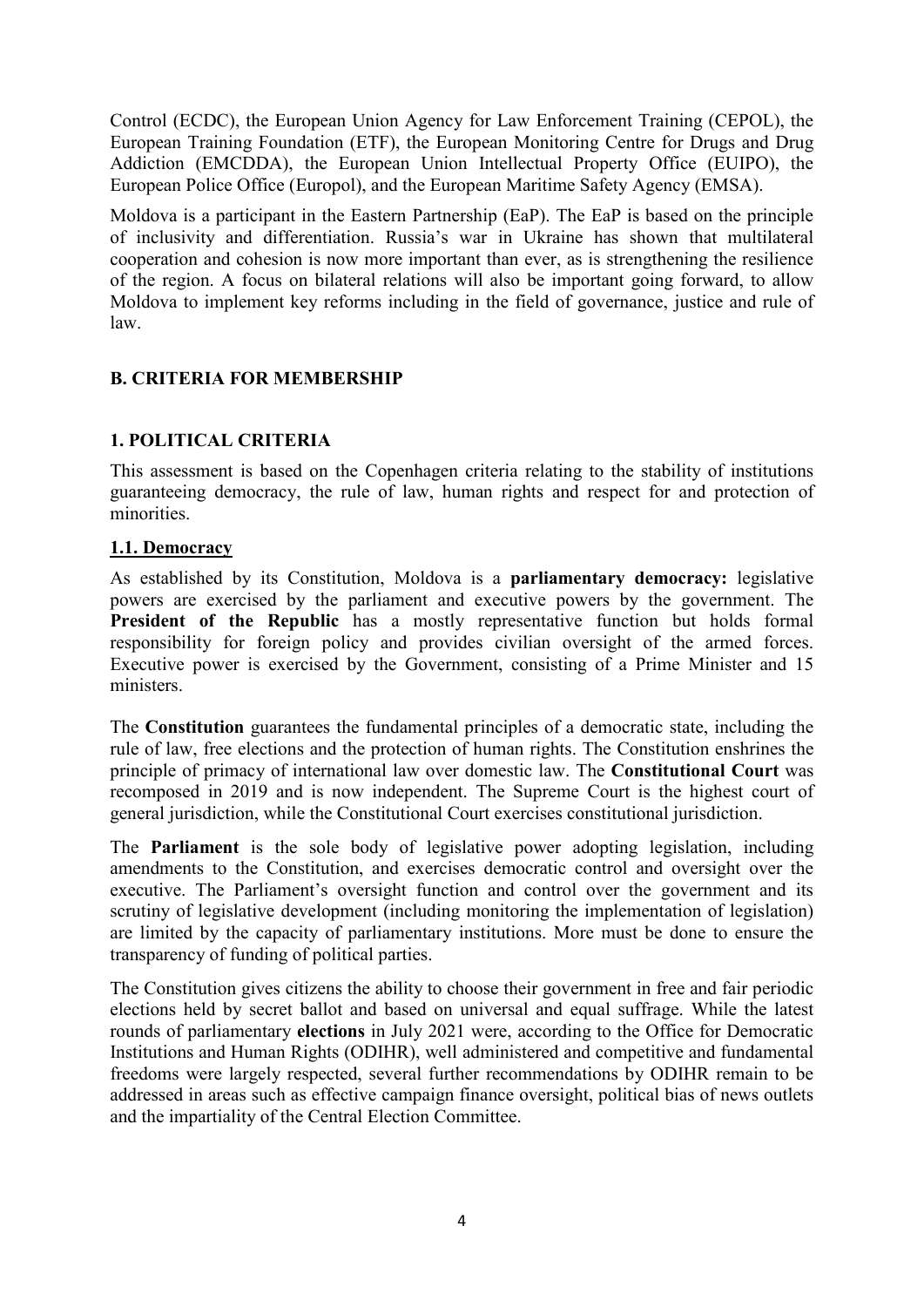The use of urgent procedures to pass legislation, including in areas relevant to the EU *acquis*, has fallen considerably over the past four years. Comprehensive impact assessments of proposed legislation are needed.

The Constitution guarantees freedom of assembly and association and a 2020 law on noncommercial organisations simplifies registration and eliminates registration fees and restrictions on membership. A Strategy and Action Plan for **Civil Society** Development are in place. Civil society organisations have the capacity to be important partners in the country's development. Setting up a systematic public consultation procedure would enable them to make a more meaningful contribution to the reform process.

#### **1.2. Public administration reform**

Moldova's **strategic framework for public administration reform** (PAR) is based on the 2016-2020 PAR strategy (extended to 2022). The legal framework and the civil service system are mostly in line with European public administration principles and European standards and practices. The PAR strategy aims to guarantee quality, stability, neutrality and continuity of public administration and to ensure transparent merit-based recruitment, promotion and dismissal procedures. A new PAR strategy is in development. Further efforts are needed to ensure adequate administrative capacity to develop, implement and enforce legislation.

On **service delivery**, the government's Action Plan for 2021-2022 contains key objectives, result/outcome indicators and priority actions in the field of good governance and digital transformation policy, dedicated to modernising public administrative services, increasing the quality and accessibility of public services provided to citizens and businesses, and extending and improving electronic services provided to citizens and entrepreneurs. A more citizenoriented administration is a key government priority and a common strategic vision for digitalisation and e-Government has been developed.

The Government remains committed to the implementation of the **Public Finance Management** (PFM) Strategy (2013-2020), which has been extended to the end of 2022. The authorities have made some progress on PFM reforms. The Ministry of Finance has continued to improve the medium-term budgetary framework process and transparency and strengthened the regulatory framework for financial management and internal control. The legislature and supreme audit institution provide oversight of the budget process. The Government is working to make further improvements in a number of areas, including transparency, public investment planning and execution, accounting standards, internal control and audit, governance of state-owned enterprises, public procurement and e-procurement, and involving civil society in the budgetary processes. The preparation and implementation of a new PFM strategy is expected following the next Public Expenditure and Financial Accountability (PEFA) assessment.

With respect to **multi-level governance**, the decentralisation process has been evolving since 2012. The revised roadmap for local and regional democracy is expected to give new impetus to this process. Against this background, territorial reform needs to empower local authorities with sustainable finances that deliver services to citizens. In December 1994, the Parliament of the Republic of Moldova adopted the "Law on the Special Legal Status of Gagauzia", establishing Gagauzia as an autonomous territorial unit of Moldova.

Improving the **public service and human resources management** has not yet achieved the desired impact of building a professional and merit-based civil service, due to political instability and lack of political will impacting reforms. Attracting and retaining professional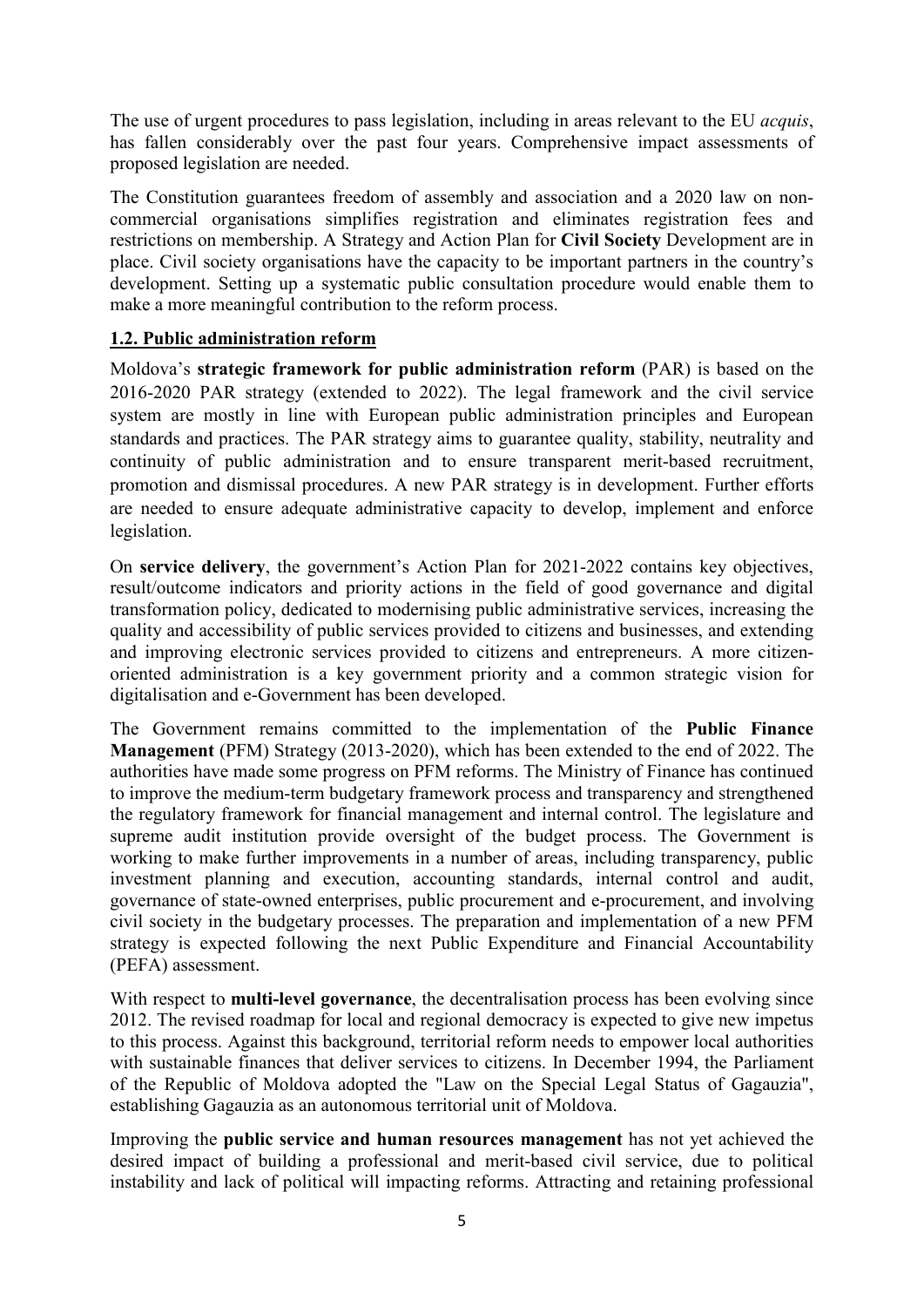civil servants is an ongoing challenge, and crucial to build administrative capacity to fulfil the functions of the state and deliver quality services. Moldova is working on a civil service salary reform to make public service more attractive.

The institutions and the legal framework for **policy development and coordination** are in place. Quality of policy making needs to be further improved through proper processes and implementation of the law. Strengthened coordination should focus more on substance and less on formal, procedural issues, and the use of inclusive and evidence-based policy and legislative development strengthened, including public and inter-ministerial consultations on legislative proposals.

In order to ensure coherent **accountability** lines and governance, there is a need to update the legal framework, and to focus on proper implementation, with clear structures that define supervisory and subordinated bodies. The government supports reform of managerial accountability and a systematic delegation of responsibilities. Civil society organisations continue to call for increased transparency in decision-making in parliament and other public authorities.

# **1.3. Rule of law**

Since the 2014 banking fraud Moldova has undertaken a major overhaul of both its justice and anticorruption systems. In recent years, Moldova has strengthened the rule of law, including police reform and steps towards reforming the judiciary. More needs to be done to address the influence of vested interests in both the political and commercial spheres.

#### a) Judiciary

Since 2009, Moldova has undergone a series of judicial reforms aimed at strengthening the independence, efficiency, and effectiveness of the judiciary. Justice reforms are a priority for the current government. Moldova has recently adopted a comprehensive Strategy for Ensuring the Independence and Integrity of the Justice Sector 2022-2025 and a corresponding Action Plan. The constitutional and legal framework for the judiciary is largely in line with European standards. Law enforcement and judicial structures have been consolidated.

The Superior Council of Magistracy (the High Judicial Council) and the Superior Council of Prosecutors (the High Prosecutorial Council) are responsible for the self-government of the judiciary. The constitutional and legislative framework in principle guarantee the independence of the judiciary and its impartiality. In practice, the integrity, independence and accountability of the judiciary need to be significantly improved.

Constitutional amendments regarding the functioning of the judiciary entered into force in April 2022. The amendments significantly improve the legal framework concerning the independence, accountability, and efficiency of the judiciary and judicial administration, in accordance with recommendations from the Council of Europe. In particular, the amendments bring the composition of the Superior Council of Magistracy in line with European standards by excluding *ex-officio* membership and revising the appointment process of Superior Council of Magistracy lay members. This strengthens the role of the President in the appointment of judges, regulating the functional immunity of judges at the constitutional level, and changing the appointment procedure of judges of the Supreme Court of Justice to reduce the risk of politicisation.

In March 2022, the law on pre-vetting of candidates to judicial and prosecutorial councils was adopted. The law foresees an assessment of the integrity of future members of the Superior Council of Magistracy, of the Superior Council of Prosecutors and their specialised bodies by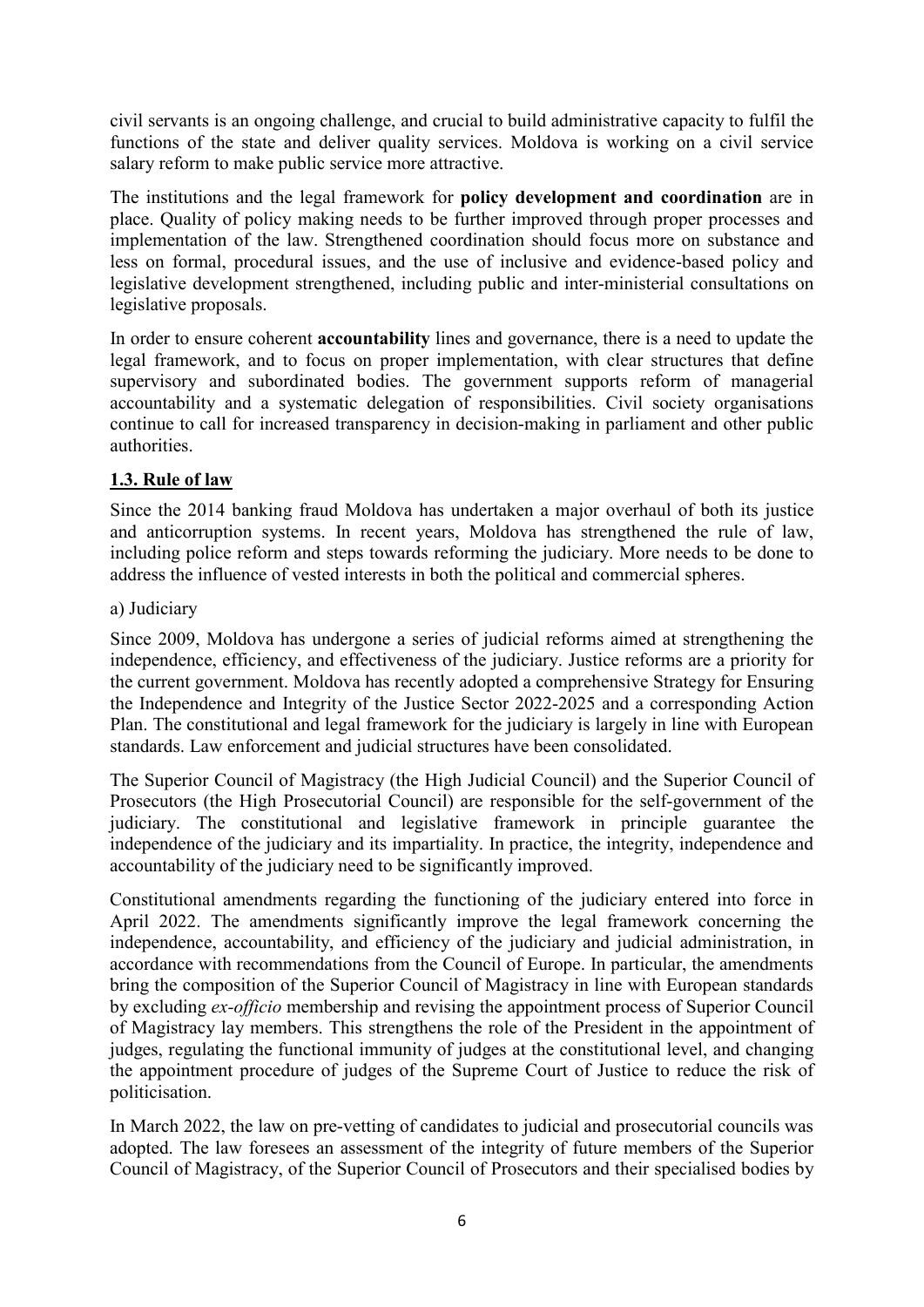an Evaluation Committee composed of three national and three international members. This aims to increase the integrity of the self-administration bodies of judges and prosecutors, as well as enhance the confidence of society in their activity and the justice system as a whole. Recommendations of the Venice Commission were mainly implemented. The Evaluation Committee is set to complete the first stage of evaluation by July 2022.

Codes of ethics for judges and prosecutors are in place, as well as an integrated case management system with automated allocation of cases. The appointment of judges and prosecutors is still not entirely based on objective criteria. Undue internal and external interference on the judiciary needs to be tackled. Vacancies in the Superior Council of Magistracy, and in its specialised bodies, have not been filled by the General Assembly of Judges, leaving the Superior Council of Magistracy without the necessary quorum to appoint new judges for two years. The reform of this institution is ongoing and is a political priority. The number of judges (16.4) per 100 000 inhabitants is lower than the European average (21) and the number of prosecutors (24.2) is double the European average (12).

In terms of efficiency, disposition time in civil and commercial litigious cases increased to 171 days in 2020, compared to 143 days in 2018. The clearance rate decreased to 97 % (107 % in 2018). The disposition time remains a major concern. The backlog for pending court cases amounts to 22 299 and 3 330 cases for the first and second instances, respectively<sup>[4](#page-7-0)</sup>.. The 2020 budget for the judiciary system is 0.40 % of GDP, which is less than 2018 (0.48 % of GDP). In 2020, EUR 21.3 million was allocated to courts and EUR 17.4 million to the prosecutors' office. The budget is insufficient to cover training and investment needs, since 85 % is spent on salaries and compensation.

The full functional independence of the Prosecution Service needs to be strengthened, as well as the efficiency of the General Prosecutors Office. Decisions affecting management and leadership of the Moldovan Prosecution Service are at times politically motivated, such as the removal, (temporary) replacement and arrest of the Anti-corruption Prosecutor in 2021.

#### b) Fight against corruption

Combating and preventing corruption is high on the reform agenda of the Moldovan government. Moldova has increased the annual budget of its anti-corruption institutions including the National Integrity Authority, the Criminal Asset Recovery Agency and the Financial Investigation Unit. Corruption remains a serious concern that requires continued attention as it imposes significant costs on the state budget, businesses and the population, discourages domestic and foreign investment and undermines the rule of law.

The main **policy document** for preventing corruption and increasing integrity is the National Integrity and Anti-Corruption Strategy for 2017-2023. The Strategy includes actions regarding recovery of criminal assets, protecting whistle-blowers, strengthening ethics and integrity in the public, private and non-governmental sectors, ensuring transparency of public institutions and of political party financing and media.

Moldova is a party to all key international anti-corruption conventions, including the Council of Europe's Group of States against Corruption (GRECO) and the United Nations Convention against Corruption (UNCAC). A comprehensive **legal framework** on both preventing and combatting corruption, largely complying with European and international standards, is in place and partly implemented. All forms of corruption are criminalised, including illicit enrichment, and the laws regulate conflict of interests and protect whistle-blowers.

<span id="page-7-0"></span> <sup>4</sup> As reported by the Council of Europe European Commission for the Efficiency of Justice.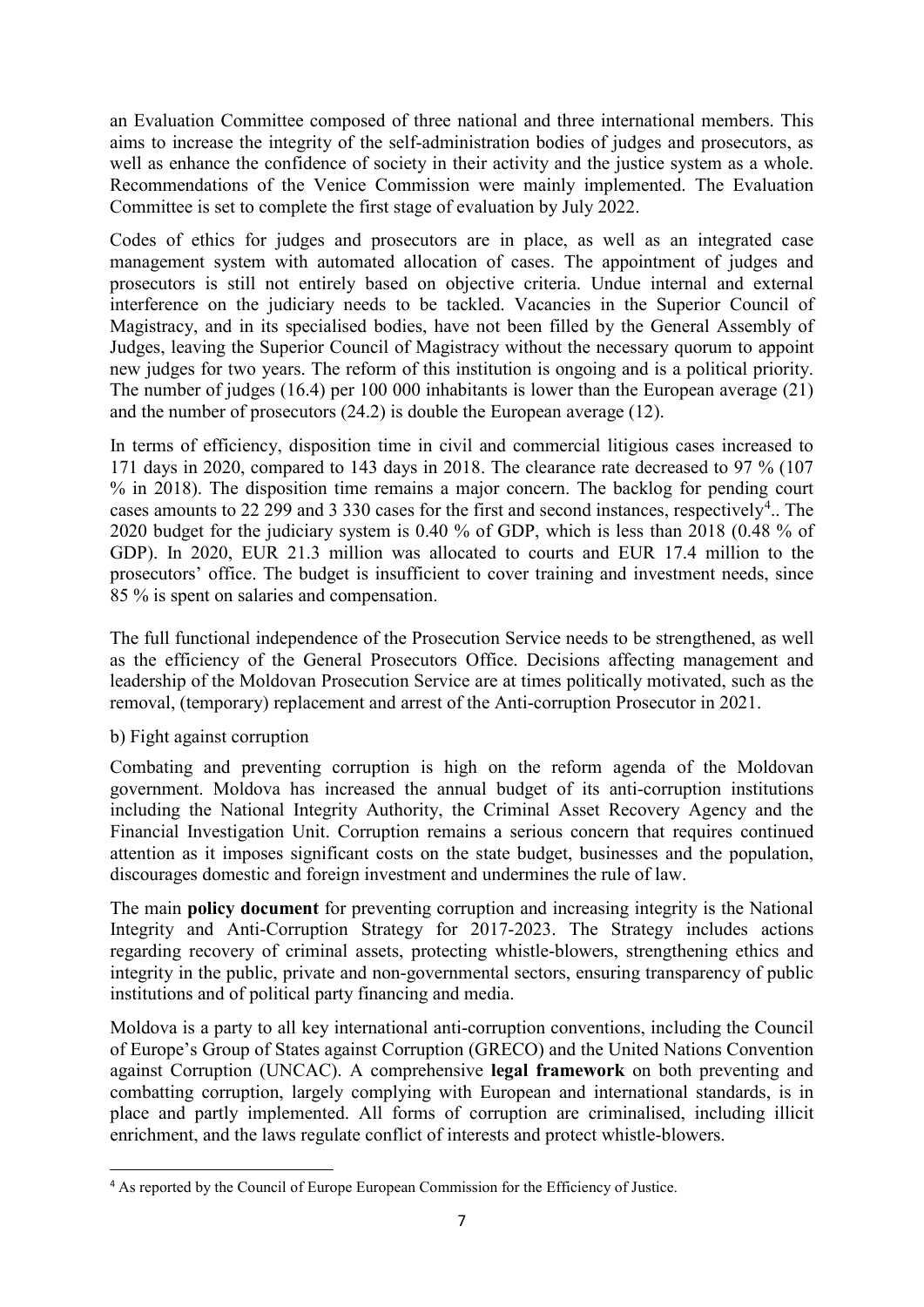Specialised **anti-corruption institutions** have been established and are operating – the National Anticorruption Centre (NAC), with the Criminal Asset Recovery Agency (CARA) as an autonomous subdivision, the Anti-corruption Prosecutor Office (APO) and the National Integrity Agency (NIA). These institutions have comprehensive mandates in line with international standards and increasingly operate independently, with interagency coordination and required resources partly in place. Further efforts are needed to clarify the mandates of these institutions and strengthen the effectiveness of the National Anticorruption Centre and the National Integrity Agency.

Progress is needed to bring corruption cases to court and prosecute them effectively. The investigation of petty corruption cases remains within the competences of National Anticorruption Centre and Anti-corruption Prosecutor Office. This means that it has not been possible for these institutions to focus on high-level corruption cases. More needs to be done to effectively verify asset declarations and secure asset recovery. Some recommendations from international and regional anti-corruption monitoring mechanisms, including from the Council of Europe's Group of States against Corruption (GRECO), are outstanding. On the preventive side, the National Integrity Agency is responsible for verifying declared assets submitted by persons holding public positions and applying the legal regime relating to conflicts of interest. The National Anticorruption Centre has been corruption-proofing draft legislation since 2017, with around 50% of recommendations accepted (mostly related to ambiguities or gaps in drafting or administrative procedures).

There has been little progress in investigating the 2014 banking fraud and bringing those responsible to justice. Efforts against bank fraud should be strengthened by updating the criminal asset recovery strategy and setting up a new asset recovery mechanism.

#### c) Organised crime

Moldova has signed and ratified the United Nations Convention against Transnational Organised Crime, as well as its protocols on Trafficking in Persons and on Smuggling of Migrants. The Criminal Procedure Code outlines investigative and criminal pursuit activities. Moldova concluded a working arrangement with the European Union Agency for Law Enforcement Training (CEPOL), an operational and strategic agreement with the European Union's law enforcement Agency (Europol) and a Memorandum of Understanding with the European Monitoring Centre for Drugs and Drug Addiction (EMCDDA). Moldova participates in the European Multidisciplinary Platform Against Criminal Threats (EMPACT). The country is a member of Interpol.

Anti-money laundering legislation partially reflects the Financial Action Task Force (FATF) standards and relevant international legislation, but there are still outstanding recommendations from MONEYVAL. Putting in place a comprehensive framework for the fight against financial crime and money laundering, and ensuring its effective implementation, are crucial to address the significant risks they pose.

Moldova is located at an important crossroads for smuggling of persons and illegal goods(including drugs and arms) to the EU. Moldova is a source, transit and destination for trafficking in human beings, in particular for sexual exploitation and forced labour, although there have been few convictions of perpetrators. The General Police Inspectorate tackles organised crime, however conviction rates for organised crime are not available. The Inspectorate has one central and two regional departments (National Investigation Inspectorates) responsible for the entire spectrum.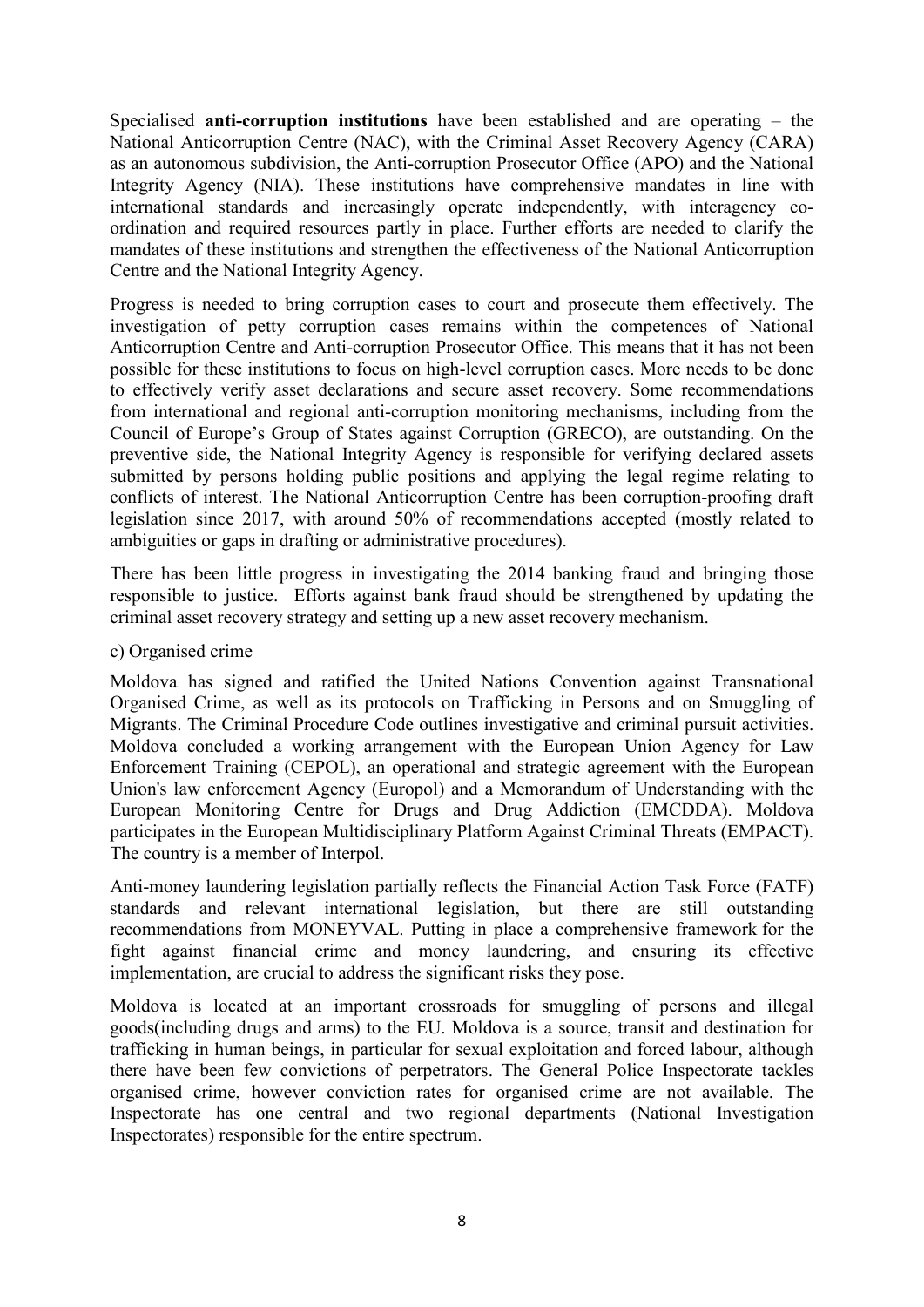In many cases, further significant efforts to investigate wider organised crime networks are needed.

## **1.4. Fundamental rights**

a) International framework

Moldova has ratified the main international human rights instruments, including the Council of Europe Convention on preventing and combating violence against women and domestic violence (Istanbul Convention), the European Charter for Regional or Minority Languages, the European Convention on the Exercise of Children's Rights, and the European Convention on Human Rights (although it has not ratified the Additional Protocol no. 12). The country has ratified the UN Convention on the Rights of the Child and two of the Optional Protocols but not the third (on a communications procedure), or the Optional Protocol to the UN Convention on the Rights of Persons with Disabilities.

b) Legal and institutional setup

The legal and institutional framework regulating fundamental rights is in place and laws generally follow European and international standards. The capacity of the institutions in charge of protection and enforcement of human rights and the implementation of existing strategies and action plans remains limited and impedes the effective enforcement of human rights. In particular, the National Council to prevent discrimination and ensure equality is seriously understaffed.

Moldova adopted a new Human Rights and Democracy Strategy for 2021-2024. Key priorities are gender equality/women's rights, respect for human rights in the criminal justice system, guaranteeing the integrity of electoral processes, and supporting independent media, access to information, and the fight against disinformation.

The National Prevention Mechanism consists of seven members, including the Ombudsperson, the Ombudsperson for children and five persons proposed by civil society. The Ombudsperson institution – the People's Advocate **–** is designated as the National Human Rights Institution and accredited with "A" status by Global Alliance of National Human Rights Institutions as largely complying with the Paris Principles. Its financial and functional independence should be strengthened and its role in the context of Moldova's Council for the Prevention of Torture clarified.

c) Key fundamental rights issues

The country has 18 judgements of the European Court of Human Rights under enhanced supervision procedure pending their enforcement. These include ill-treatment by state agents, illegal deprivation of liberty, violations of the right to a fair trial, authorities' failure to provide protection from domestic violence and discrimination on grounds of sexual orientation.

More needs to be done concerning the **right to fair trial and the adequate investigation and prosecutions of acts of ill treatment**. People deprived of their liberty do not enjoy all the fundamental legal safeguards from the outset of their detention. The inadequate investigation of alleged cases of ill-treatment leads to a sentiment of impunity. Conditions in places of **detention and pre-trial detention** remain below international standards, notably due to overcrowding of prison facilities, lack of effective medical service or use of lengthy solitary confinement as a disciplinary measure.

The legislation on access to information and **freedom of expression** is largely in line with international standards, but more needs to be done to ensure the full implementation of the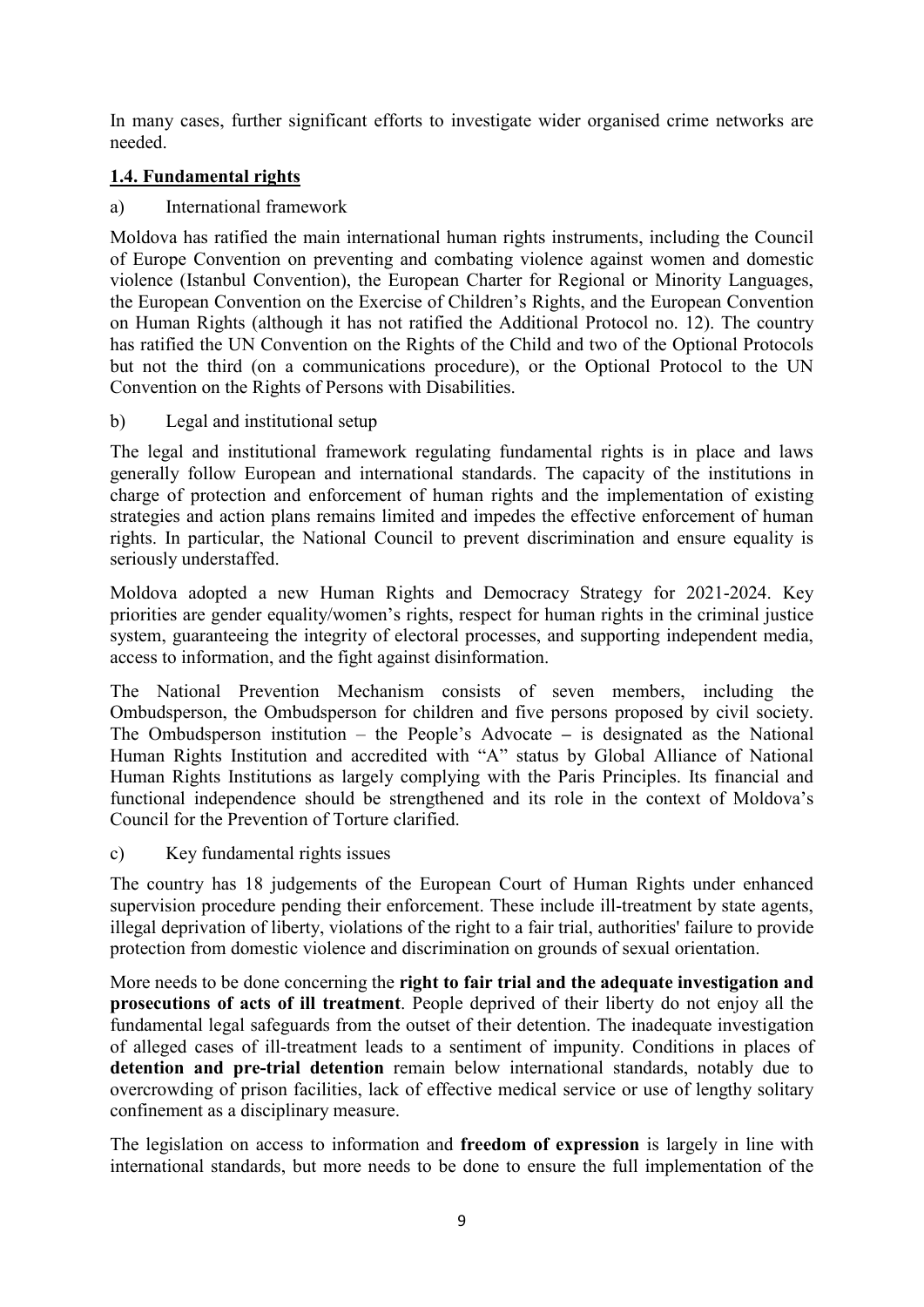law. **Media** can generally report freely. To guarantee media pluralism, the **concentration** of media ownership and non-transparent media financing need to be tackled. Further efforts are also needed to ensure access to information of public interest, safeguard the independence of journalists and quality of media content (and disinformation), along with addressing the increasing cases of verbal assault, intimidation and harassment of journalists.

The equality principle is enshrined in the Constitution. The Criminal Code guarantees protection against **discrimination and hate crimes**. The Equality Council does not have an adequate mandate within existing equality legislation. In April 2022, the parliament adopted amendments to the Criminal Code and the Contravention Code to enhance the state's response to hate crimes. Long-pending legislation on hate crime has been recently adopted leading to a widening of the scope of protected grounds and thus to the strengthening of the legal framework to prosecute and punish bias-motivated crimes. More needs to be done to tackle hate speech and discrimination based on sexual orientation and gender identity, as well as **gender-based violence.** 

Regarding **equality of women** in the labour market, the legal framework no longer prohibits access to certain professions but women continue to face *de facto* obstacles and age-based discrimination. Moldova's gender pay-gap persists with women overall earning 14.1% less than men on average in 2019 (the same as the EU average), and 39.6% of parliamentarians elected in 2021 are women (above the EU average). More needs to be done to protect the rights of lesbian, gay, bisexual, transgender, intersex or queer (**LGBTIQ**) persons. The law prohibits employment discrimination based on sexual orientation, but societal discrimination continues. The process of de-institutionalisation of **children** has much advanced over recent years. More needs to be done regarding infant mortality, child labour, including links to trafficking and sexual exploitation, and the particular situation of Roma children and children left behind by their parents. The number of babies and children with disabilities in institutional care facilities is a concern.

#### **2. ECONOMIC CRITERIA**

This assessment is made on the basis of the Copenhagen criteria related to the existence of a functioning market economy, as well as the capacity to cope with the competitive pressure and market forces within the Union.

#### **2.1. Functioning market economy**

Moldova is a small open economy with a Gross Domestic Product (GDP) *per capita* in terms of purchasing power parity (PPP) of around 30% of the EU average in 2020, up from 25% in 2013. Overall, Moldova demonstrates a satisfactory track record in carrying out broadly sound macroeconomic policies. However, the lack of political will and frequent changes of government have sometimes made reform implementation uneven and delayed the transformation into a competitive market economy.

During the last decade, Moldova has been able to sustain economic growth at about 4.5% per year on average and weather several economic crises, including the pandemic. Public finances have been stable, with a low deficit, at about 1.5% of GDP on average over 2013-2020, and a sustainable debt level (about 32% of GDP in 2021, most of which is with International Financial Institutions on concessional terms). This reflects Moldova's efforts towards increased fiscal policy consolidation and improved public finance management, fostered by the 2013-2020 PFM Strategy.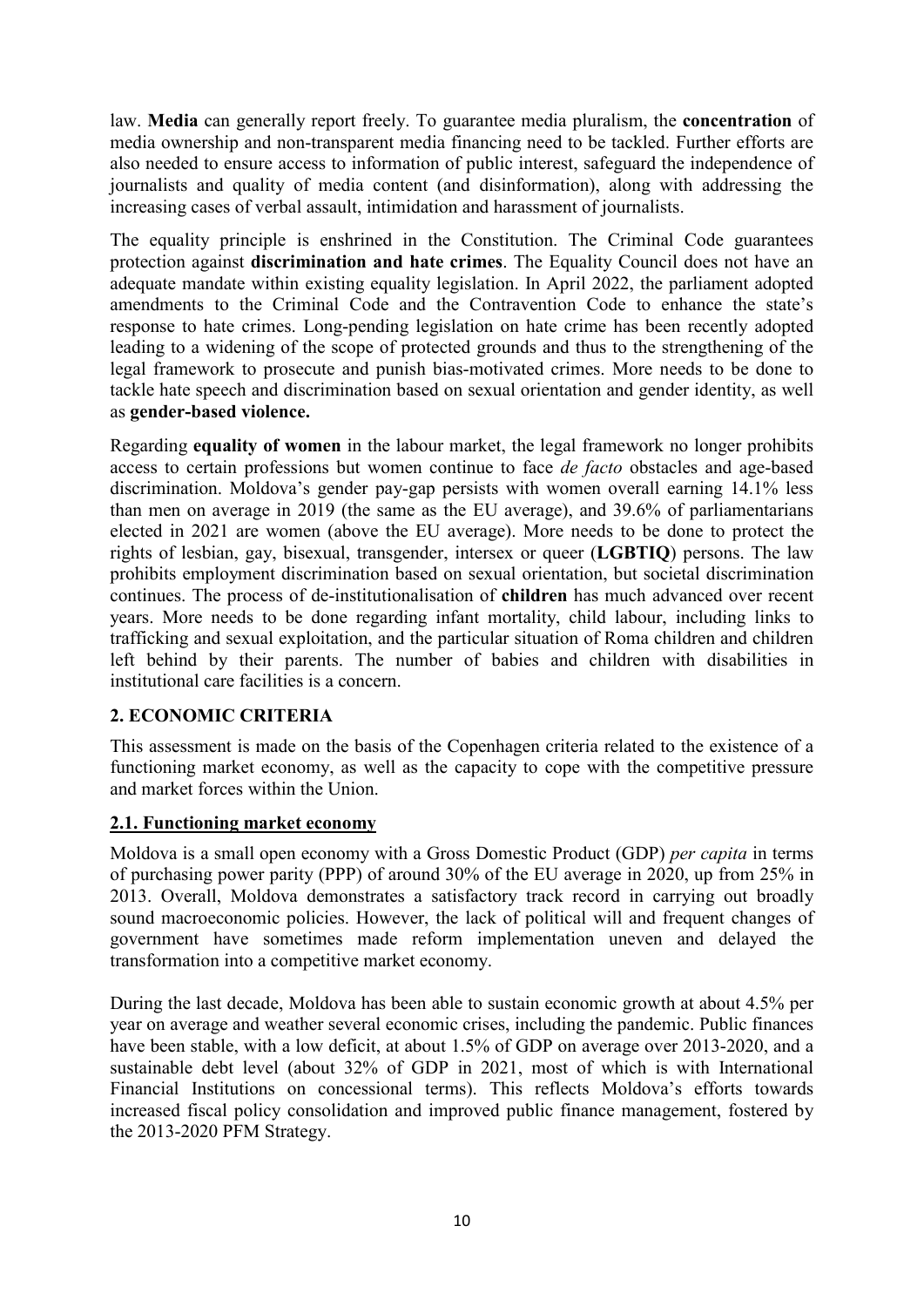Prior to the global inflationary pressures fuelled by Russia's war of aggression against neighbouring Ukraine, the National Bank of Moldova had been generally successful in keeping inflation within the target range set at  $5\%$  (+/- 1.5 percentage points), while the exchange rate regime of managed floating, supported a stable national currency. As a result of rapidly growing energy and food prices, surging inflation, at 22% by the end of Q1 2022, stands among the key challenges to Moldova's macroeconomic stability going forward, in addition to the cost of housing and the high inflow of war refugees. On the external side, imbalances have been relatively large, with the current account deficit at 7.3% of GDP on average during the past ten years, owing largely to a substantial trade deficit. The latter has been driven by strong domestic demand bolstered by large remittances, unfavourable terms of trade and a relatively weak export base. However, thanks to substantial support from international partners, Moldova was able to considerably build up its foreign exchange buffers. Moldova is also traditionally heavily dependent on the inflow of remittances, with the current war against Ukraine impacting negatively on revenues from Russia and the Commonwealth of Independent States (CIS) region.

The current government has inherited a legacy of corruption, vested interests and weak institutions responsible for rule of law, which hampers investment and productivity growth and continues to undermine the business climate. The government has therefore launched a reform of its justice system and is taking significant steps to tackle corruption, while ongoing regulatory reforms aim to reduce red-tape.

Moldova's State-Owned Enterprises (SOEs) sector remains large, comprising of about 900 companies, and still requiring government support. State influence remains important in key sectors of the economy, including in telecom, energy and transport. Overall, SOEs own assets worth about 26% of GDP and employ around 6% of the active labour force. The sector continues to suffer from a lack of adequate corporate governance practices, inefficiency and poor oversight. This further undermines private sector investment and economy-wide competitiveness and poses fiscal risks. Further reforms, especially, concerning better corporate governance, reorganisation, privatisation and liquidation of non-viable companies are needed and among the government priorities. In addition, informal sector remains relatively large, accounting for an estimated 27% of GDP in 2020. High levels of informality partly result from a heavy regulatory burden and imply not only substantial losses of budget revenues but also lower productivity.

Moldova's financial sector has undergone significant reforms, especially following a major bank fraud in 2014, amounting to the equivalent of 12% of GDP. Since then, the key systemic banks have been restructured, with the majority of shares sold to transparent international shareholders. At present, the banking sector seems well capitalised, with all banks meeting the capital adequacy ratio, and a substantial fall in the share of non-performing loans in recent years. Thanks to successful banking sector reforms, access to finance, in particular for small and medium sized enterprises (SMEs), has improved recently. However, financial intermediation remains low, with the share of loans extended to the private sector at 20% of GDP on average between 2017 and 2021. In addition, overall progress on the recovery of the stolen assets and legal proceedings as regards the 2014 bank fraud have been slow and nontransparent.

The labour market features significant structural weaknesses, as reflected by the very low employment rate of around 49% in 2020. This is partly due to the substantial share of informal employment, in particular in the agricultural sector and construction. There is also a mismatch between skills and job requirements. Although unemployment among university graduates remains, on average, lower than for those with only a secondary education degree,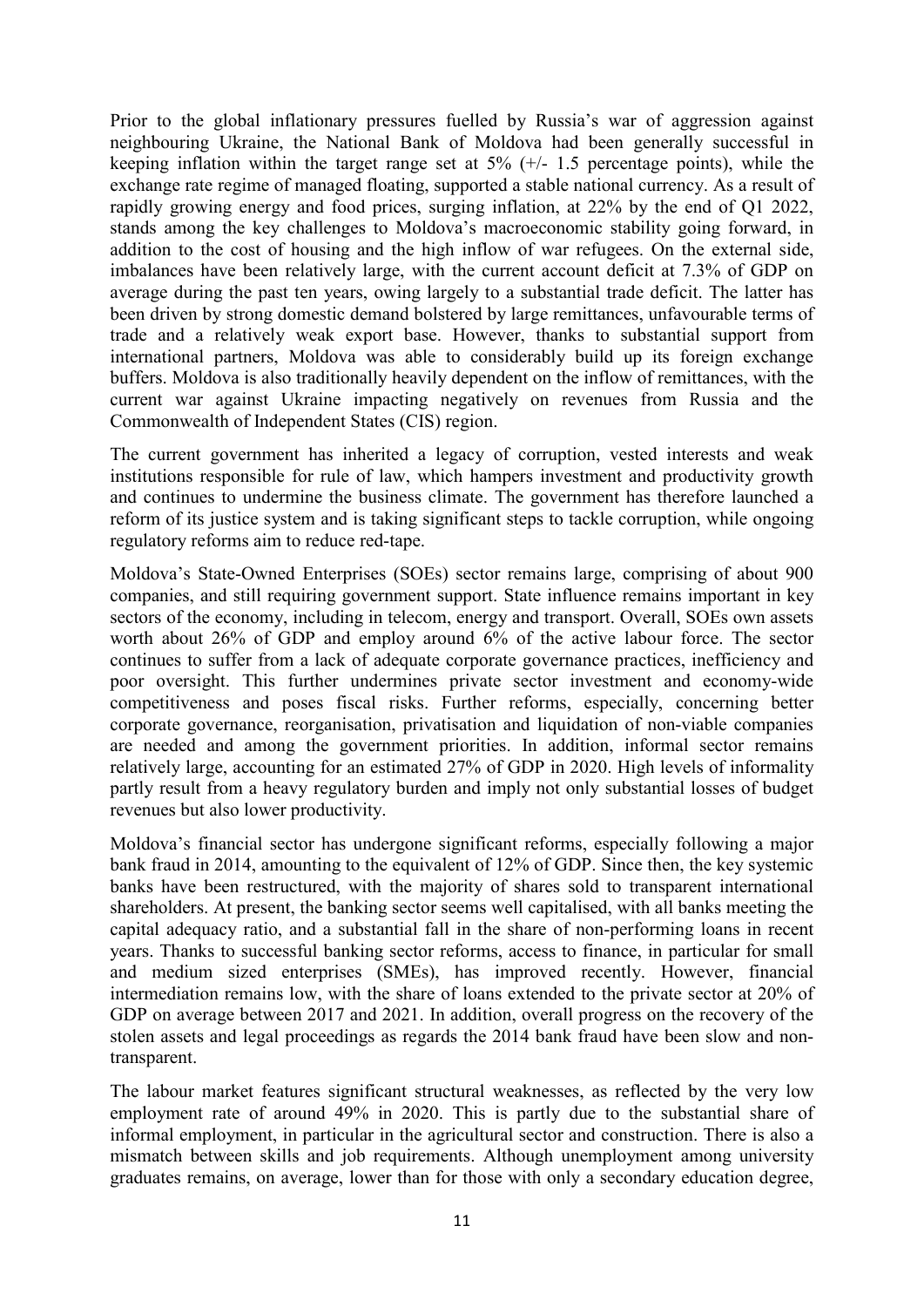some graduates continue to struggle with finding jobs matching their qualifications. Employment services and labour market programmes are hampered by limited funding, while the creation of good quality jobs is held back by insufficient private and foreign investment in higher value-added sectors.

### **2.2. Ability to cope with the competitive pressure and market forces of the EU**

Moldova suffers from low skills level and match due to the low quality of education and a significant emigration of qualified workers. Although investment in education, has been relatively high at 5.7% of GDP during 2019-2022, Moldova scores below the OECD average according to the PISA results, ranking 51<sup>st</sup> out of 78 countries. Yet, it is still relatively better than other countries in the region, and with progress noted over the years. Vocational training has improved, with a new form of dual education being currently implemented to bridge the gap between education institutions and the private sector.

Moldova's physical infrastructure remains relatively underdeveloped, despite important support from international partners and significant investment by the government, albeit from a low starting point. Gross fixed capital formation accelerated in recent years and amounted to around 25% of GDP in 2020. At the same time, the total stock of FDI is low at about 25% of GDP, reflecting weaknesses in the business environment and continuing problems with corruption and property rights. The energy sector suffers from key structural weaknesses, uncovered following the gas crisis that began in October 2021. Moldova is fully dependent on the supply of gas from Russia and has no storage capacity on its territory, making it extremely vulnerable vis-à-vis the supplier. The electricity market suffers from similar issues, with little diversification of energy resources and underdeveloped infrastructure. Unbundling the energy utilities is therefore among the key priorities in the future, and Moldova is working closely with the EU to that effect.

The Moldovan economy is not very diversified and remains heavily reliant on the agricultural sector, which makes it less productive and particularly vulnerable to climate conditions. Agriculture accounts for about 12% of Moldova's official GDP (according to 2021 data) and the informal subsistence agriculture represents another estimated 11% of GDP. The manufacturing sector remains relatively weak, with its share of GDP decreasing from 15.4% in 2016 to 12.4% in 2021. However, the IT sector has seen a noticeable expansion, especially since the pandemic, albeit starting from a low level and this is reflected in its growing contribution to GDP growth. Moldova's alignment with the EU electronic communication legal framework is limited.

Moldova's economy is closely integrated with that of the EU. Economic links between the two have been further strengthened since the entry into force of the DCFTA. The EU is Moldova's biggest trading partner, accounting for a share of about 66% of its total exports, well above its regional peers, and around 45% of its total imports in 2021. Food and agricultural products and other commodities make up for almost half of Moldova's exports, pointing to its feeble export structure and need to move up the global value chains. Moldova is a WTO member since 2001, with a largely open trade policy.

# **3. ABILITY TO ASSUME THE OBLIGATIONS OF MEMBERSHIP**

The ability of Moldova to assume the obligations of membership has been evaluated based on the following indicators: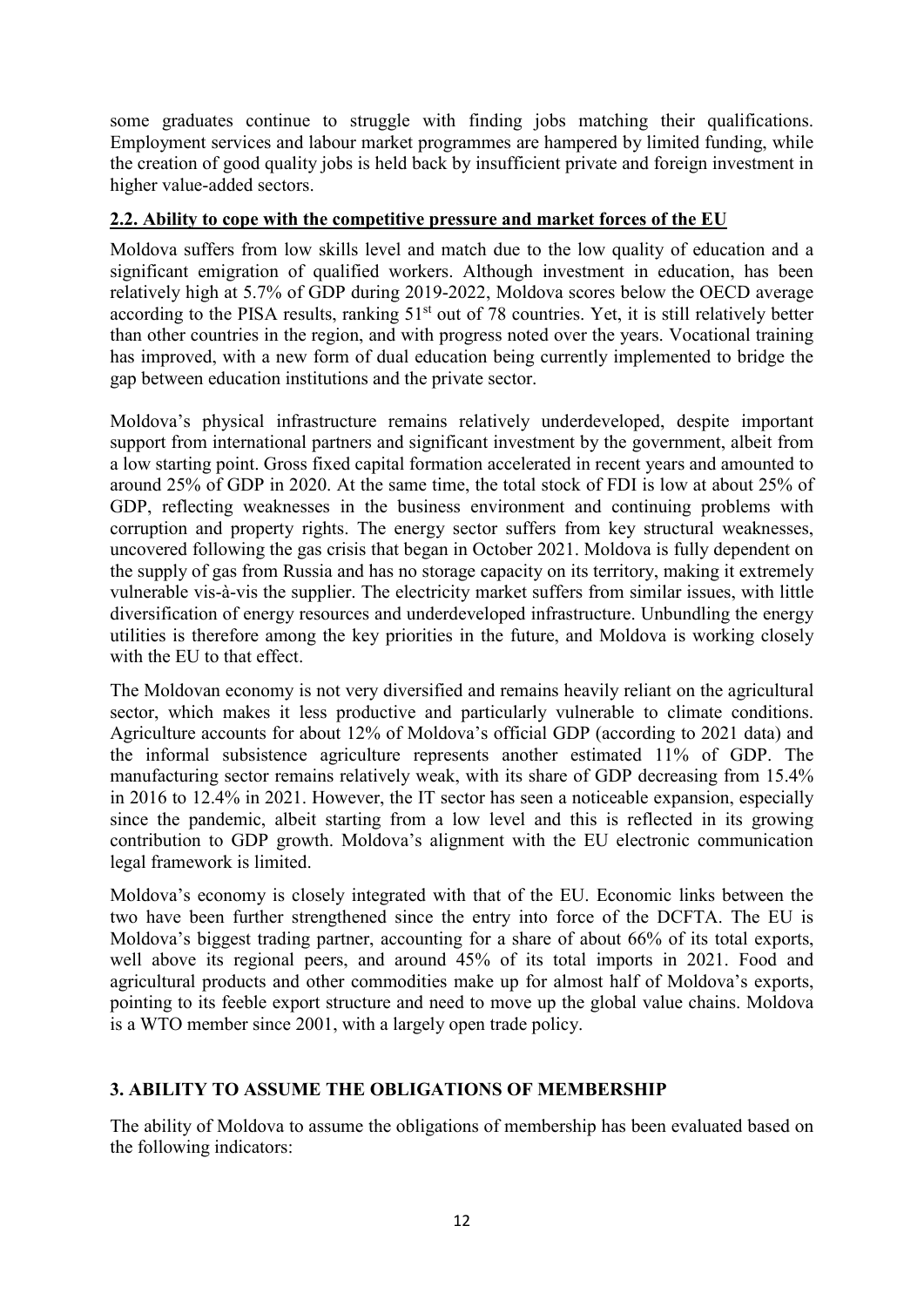- The commitments in the Association Agreement including the Deep and Comprehensive Free Trade Area (AA/DCFTA) and their implementation;
- The level of adoption, implementation and enforcement of the *acquis* outside the AA/DCFTA.

The EU-Moldova Association Agreement, including the Deep and Comprehensive Free Trade Area (AA/DCFTA) belongs to a new generation of ambitious association agreements the EU has concluded with its partner countries. The Agreement captures a substantial part of the EU *acquis* with a detailed timetable of implementation varying from 3 to 7 years and brings the country closer to the European Union in terms of regulatory alignment.

Since the provisional entry into force of the AA/DCFTA in 2014, EU Member States are closely involved in its implementation through the Association Council and the Association Committee. Common Positions are adopted for the Association Council and a detailed Annotated Agenda is agreed for the Association Committee. Strategic guidance is provided by the Association Council meetings at the highest political level. Furthermore, the EU-Moldova Parliamentary Association Committee involves the European Parliament and the Moldovan Parliament in the implementation of the agreement. The discussions are informed by the input provided by the civil society through the EU – Moldova Civil Society Platform and duly taken into account.

The institutional setup includes Association Committee and Association Committee in Trade Configuration, dedicated Sub-Committees and Cluster Sub-Committees covering almost all chapters of the EU *acquis* that allows for ongoing and thorough analysis of the progress in the relationship. The EU and Moldova have worked closely together to identify key policy areas, set targets for reform and legislative progress, and benchmark achievements in those areas. The regularly updated Association Agendas set out the short and medium term policy objectives of EU-Moldova cooperation.

Moldova's implementation of the EU *acquis* is documented in the EU's 'Association Implementation Reports<sup>[5](#page-13-0)</sup> issued regularly since 2017. A full examination of all EU *acquis* chapters will be carried out at a later stage.

Following the adoption of the revised enlargement methodology<sup>[6](#page-13-1)</sup> and for the purpose of the EU's Enlargement policy, the EU *acquis* is structured around six thematic clusters. The EU *acquis* in these clusters is substantially covered by the AA/DFCTA and Moldova has gradually approximated with it. Moldova has a satisfactory track record of implementation, though progress is uneven and delays in meeting the ambitious times lines in the AA/DCFTA have been frequent. Pending the full examination of all chapters, the below analysis provides examples of chapters in the clusters where Moldova has achieved particularly good results and highlights areas where there has been limited approximation to the EU *acquis*.

The **Fundamentals cluster** includes the chapters of the *acquis* on *Judiciary & fundamental rights, Justice, freedom and security, Public procurement, Statistics, and Financial control.*  This cluster has already been assessed under the Political and Economic criteria sections.

There are areas in the cluster where approximation to the EU *acquis* is still limited, for example in *Judiciary and fundamental rights* and *Justice, freedom and security*.

<span id="page-13-0"></span> <sup>5</sup> SWD(2021) 295 final

<span id="page-13-1"></span><sup>6</sup> COM (2020) 57 final.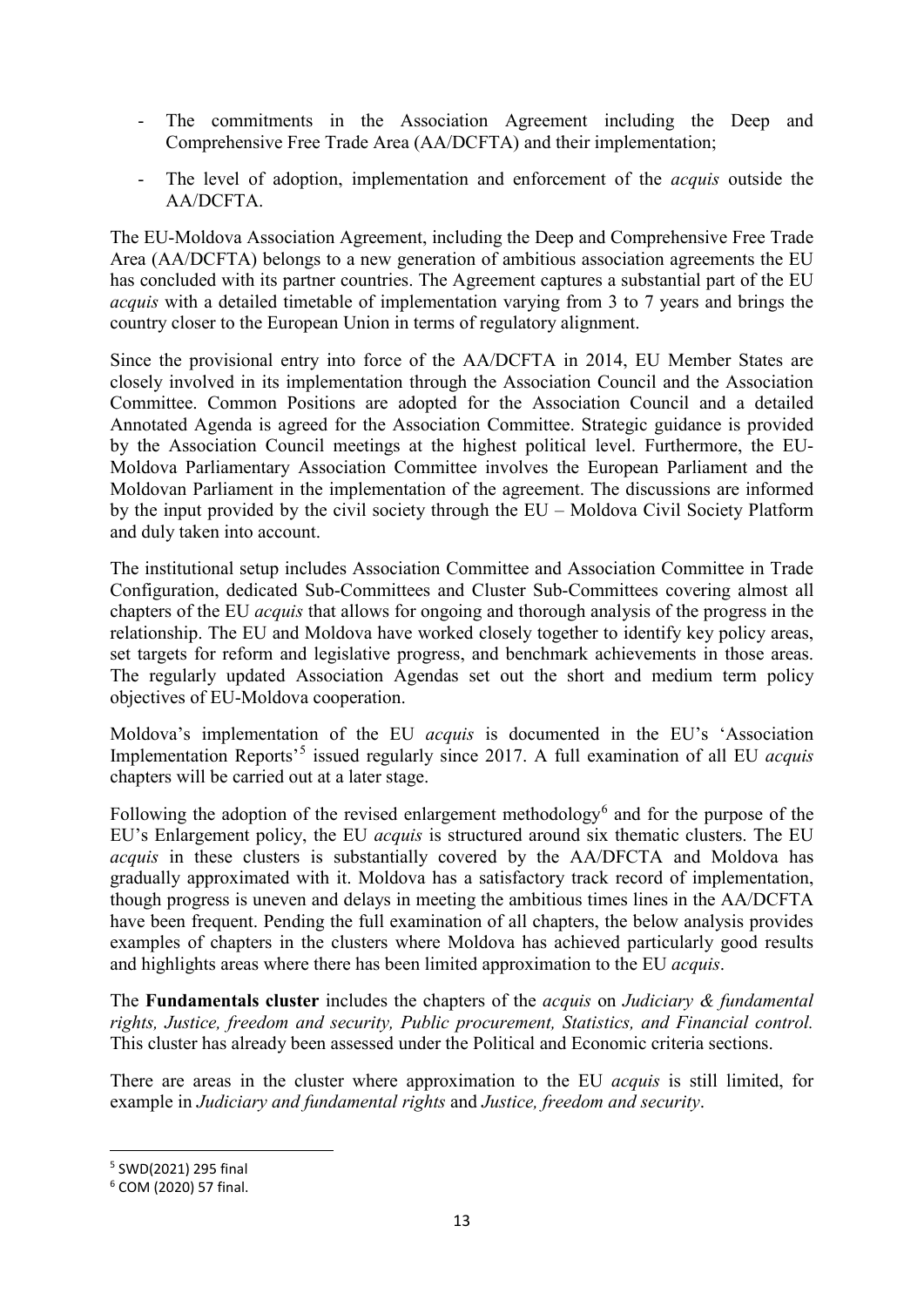The **Internal market cluster** includes the chapters of the *acquis* on *Free movement of goods, Free movement for workers, Right of establishment and freedom to provide services, Free movement of capital, Company law, Intellectual property law, Competition policy, Financial services, and Consumer and health protection.* Moldova has achieved particularly good results in the *free movement of goods* where it has made substantial efforts to align with EU standards, to remove technical barriers to trade.

There are other areas in the cluster where approximation to the EU *acquis* is still limited, for example, the area on *Competition Policy*. The AA/DCFTA sets ambitious goals in the domain of State aid and competition. Moldova's competition and State aid legislation is largely based on the EU *acquis* on antitrust and mergers. There is a need to further strengthen effective mechanisms of market monitoring, surveillance and enforcement.

The **Competitiveness and inclusive growth cluster** includes the chapters of the *acquis* on *Information society and media, Taxation, Economic and monetary policy, Social policy and employment, Enterprise and industrial policy, Science and research, Education and culture, and Customs union.* Moldova has achieved particularly good results in the area of *customs,* with new legislation to counter smuggling and import tax evasion, and to increase customs investigations and agreed with the EU a Mutual Recognition of Authorised Economic Operators programmes. The new Customs Code that will enter into force in 2023 is aligned with the Union Customs Code, with a few exceptions. Moldova's association to Horizon Europe is a successful instrument for integration with the EU's practices in the field of *research and innovation*.

There are other areas in the cluster where approximation to the EU *acquis* is still limited, for example in *social policy and employment*.

The **Green agenda and sustainable connectivity cluster** includes the chapters of the *acquis* on *Transport policy, Energy, Trans-European networks, and Environment and climate change.* Moldova achieved particularly good results in the area of *TEN-T networks*. The TEN-T network was extended to Moldova in 2019 with the identification of 17 priority projects with an investment of EUR 917 million. Over 62% of the priority kilometres in rail and road connections have been completed or are underway. The Common Aviation Area Agreement signed in 2013 integrates the Moldovan and EU aviation markets, while providing for progressive alignment with the relevant EU *acquis.* 

Although some preparatory work has been done, significant efforts are needed, coupled with political and financial support, to align Moldovan legislation with the EU *acquis* in the field of *Environment and climate action*. Meaningful reforms will be needed in view of European Green Deal<sup>[7](#page-14-0)</sup> targets. There are other areas where approximation with the EU *acquis* is still limited such as *Energy*. Moldova's membership of the Energy Community supports the adoption of the reforms needed in the energy market, with unbundling, and certification of electricity and gas transmission system operators the main priorities. The Strategic high level dialogue with Moldova on energy, launched in 2021, has helped to accelerate the transformation of Moldova's energy network and secure short-term security of supply by diversifying energy sources in line with the REPowerEU Plan. The dialogue provides a platform to enhance the implementation of the EU *acquis* towards green transition and climate-neutrality. It also enables coverage of more recent EU *acquis* not included in the Association Agreement as well as governance and financial aspects needed for their implementation.

<span id="page-14-0"></span> <sup>7</sup> COM(2019) 640 final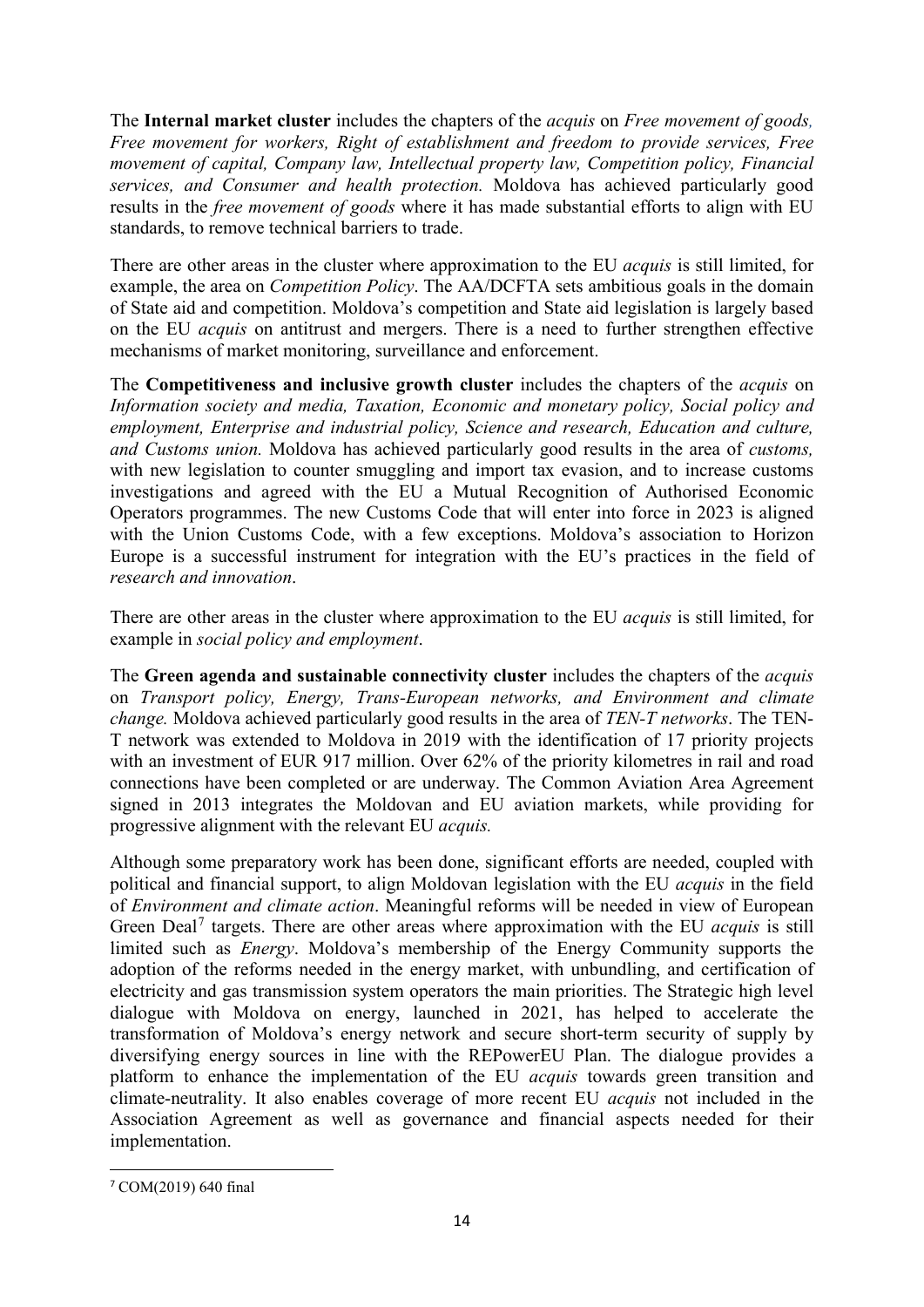The cluster **Resources, agriculture and cohesion** includes the chapters of the *acquis* on *Agriculture and rural development, Food safety, veterinary and phytosanitary policy, Fisheries, Regional policy and coordination of structural instruments, and Financial and budgetary provisions.* Moldova achieved particularly good results in the area of *Agriculture and rural development* where it has implemented a substantial part of the EU *acquis* in the areas of quality policy, organic farming, marketing standards, products, fruits and vegetables, marketing standards for animal products. The country has started to implement some key mechanisms for *regional policy*.

The approximation to the *acquis* in the area of *Food safety, veterinary and phytosanitary policy* is limited.

The cluster **External relations** includes *External relations and Foreign, security and defence policy.* As regards the **EU Common Foreign and Security Policy positions**, the alignment rate with relevant High Representative statements on behalf of the EU and Council Decisions was 62% in 2021 (2020: 68%; 2019: 80%; 2018: 72%, 2017: 69%). A high level political and security dialogue with Moldova was launched in March 2022 to complement the regular exchanges under the Association Council and further promote gradual convergence on foreign and security matters. Moldova contributes to **Common Security and Defence Policy** missions, with one military staff representative seconded to the EU Military Training Mission in Mali since September 2020. There is scope to further enhance cooperation in the area of Common Security and Defence Policy and to increase Moldova's convergence with Common Foreign and Security Policy including on all EU positions.

#### **4. CONCLUSIONS AND RECOMMENDATIONS**

Moldova is a parliamentary democracy that has recently embarked on a strong reform agenda despite a series of exogenous crises. The parliamentary nature of the democracy has been confirmed by recent competitive elections at parliamentary and presidential level. The country's legal and constitutional framework largely corresponds to European and international standards. The framework for a modern public administration is established including policy development and coordination mechanisms and the government has made progress on Public Financial Management. Adequate institutional and public administrative capacity needs to be ensured for policy development, enforcement of legislation and policy implementation. After the 2014 banking fraud, Moldova has undertaken a major overhaul of its justice and anticorruption systems. On justice reform, the country took decisive steps including constitutional reforms to improve the functioning of the judiciary, which still requires improvements on its transparency, integrity and accountability. Similarly, on the fight against corruption which remains a serious concern, specialised anti-corruption institutions are in place with further efforts needed to bring corruption cases to courts and to prosecute them efficiently. The framework for fundamental rights and freedom of expression generally follows European and international standards. Moldova has made important progress in freedom of the media, despite its media concentration and opaque financing. Further efforts are needed to ensure access to information of public interest and safeguard the independence of journalists. Overall, as regards the **political criteria**, Moldova has a solid foundation in place to reach the stability of institutions guaranteeing democracy, the rule of law, human rights and respect for and protection of minorities.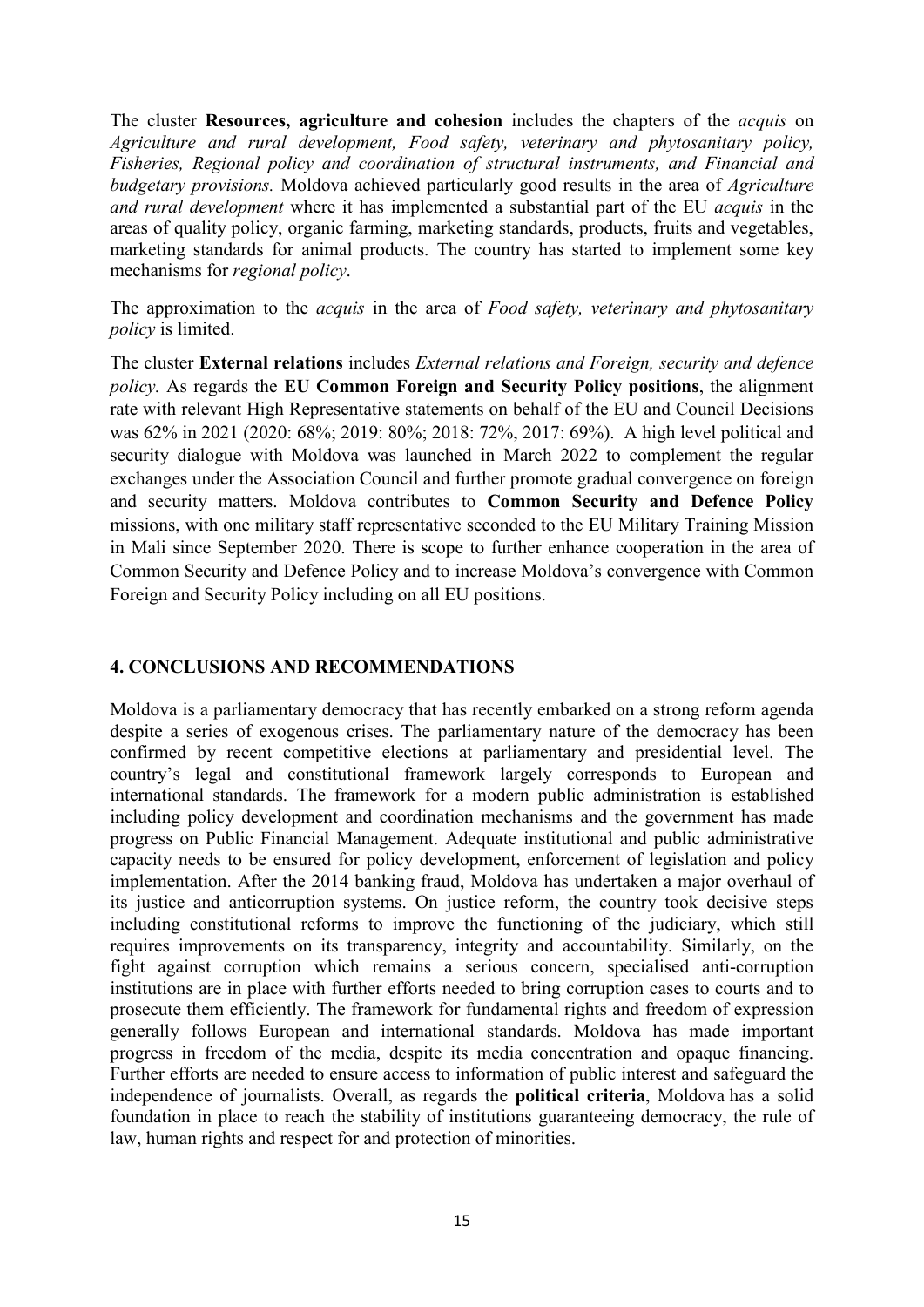As regards the **economic criteria**, Moldova has pursued reasonably sound macroeconomic policies, significantly strengthened financial sector stability, and improved the business environment. Moldova needs to address inefficiencies to attract more foreign private investment and enhance public and private investments in strategic infrastructure, education and innovation. Key areas for improving the functioning of its market economy also include reducing corruption and pursuing justice reforms, the enforcement of property rights, further development of a more dynamic business environment as well as better corporate reform of the governance of state-owned enterprises sector with a view to reducing its size. Similarly, improvements are needed in energy security to reduce the energy intensity of the economy and society. Furthermore the country's capacity to cope with the competitive pressure in the EU will depend on a more robust and diversified job market and the reduction of the labour force drain, improving Moldova's growth potential and external competitiveness.

As regards **the capacity to fulfil the obligations of membership**, Moldova has worked since 2016 on the implementation of the EU-Moldova Association Agreement, including a Deep and Comprehensive Free Trade Area (AA/DFCTA). These agreements already capture significant amount of the EU *acquis* and Moldova has gradually taken up the alignment process across many chapters and has a satisfactory track record of implementation, while in some sectors the process is more advanced than in others. Overall, Moldova has established a solid basis for further alignment.

Moldova is a European State committed to respecting and promoting the values on which the European Union is founded. The Commission therefore recommends to the Council that Moldova should be given **the perspective to become a member** of the European Union.

The Commission recommends that Moldova be granted **candidate status**, on the understanding that the following steps are taken:

- complete essential steps of the recently launched comprehensive justice system reform across all institutions in the justice and prosecution chains, to ensure their independence, integrity, efficiency, accountability and transparency, including through efficient use of asset verification and effective democratic oversight; in particular, fill all the remaining vacancies of the Supreme Council Magistracy and in its specialised bodies;
- across all these areas, address shortcomings identified by OSCE/ODIHR and the Council of Europe/the Venice Commission;
- deliver on the commitment to fight corruption at all levels by taking decisive steps towards proactive and efficient investigations, and a credible track record of prosecutions and convictions; substantially increase the take up of the recommendations of the National Anticorruption Centre;
- implement the commitment to "de-oligarchisation" by eliminating the excessive influence of vested interests in economic, political, and public life;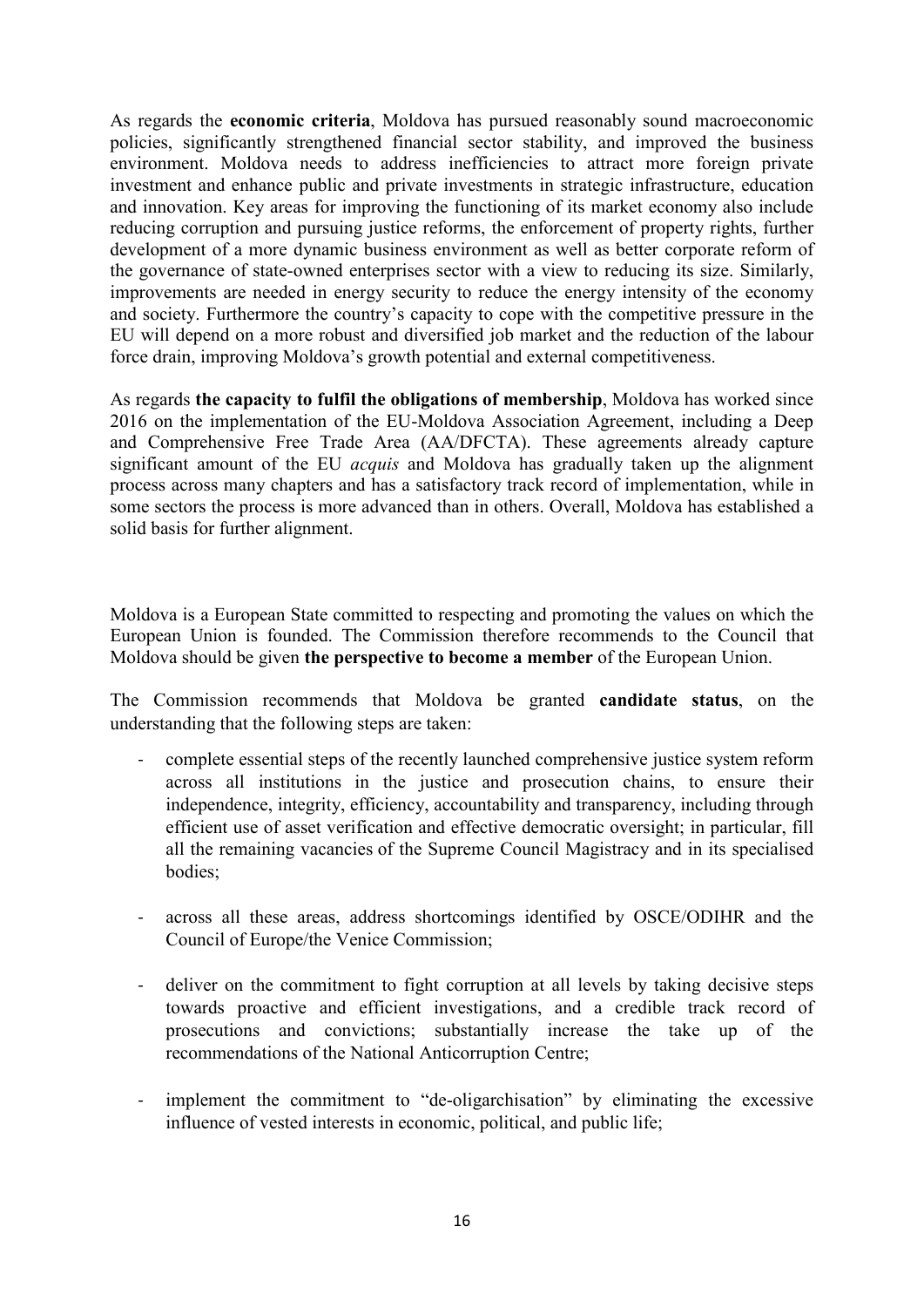- strengthen the fight against organised crime, based on detailed threat assessments, increased cooperation with regional, EU and international partners and better coordination of law enforcement agencies; in particular, put in place a legislative package on asset recovery and a comprehensive framework for the fight against financial crime and money laundering, ensuring that anti-money laundering legislation is in compliance with the standards of the Financial Action Task Force (FATF);
- increase the capacity to deliver on reforms and provide quality public services including through stepping up implementation of public administration reform; assess and update the public administration reform strategy;
- complete the reform of Public Financial Management including improving public procurement at all levels of government;
- enhance the involvement of civil society in decision-making processes at all levels.
- strengthen the protection of human rights, particularly of vulnerable groups, and sustain its commitments to enhance gender equality and fight violence against women;

The Commission will monitor Moldova's progress in fulfilling these steps and report on them, together with a **detailed assessment** of the country, by the end of 2022.

The accession process remains based on **established criteria and conditions**. This allows any country in the process to progress based on own merits but also means that steps towards the EU can be reversed if the underlying conditions are not met anymore.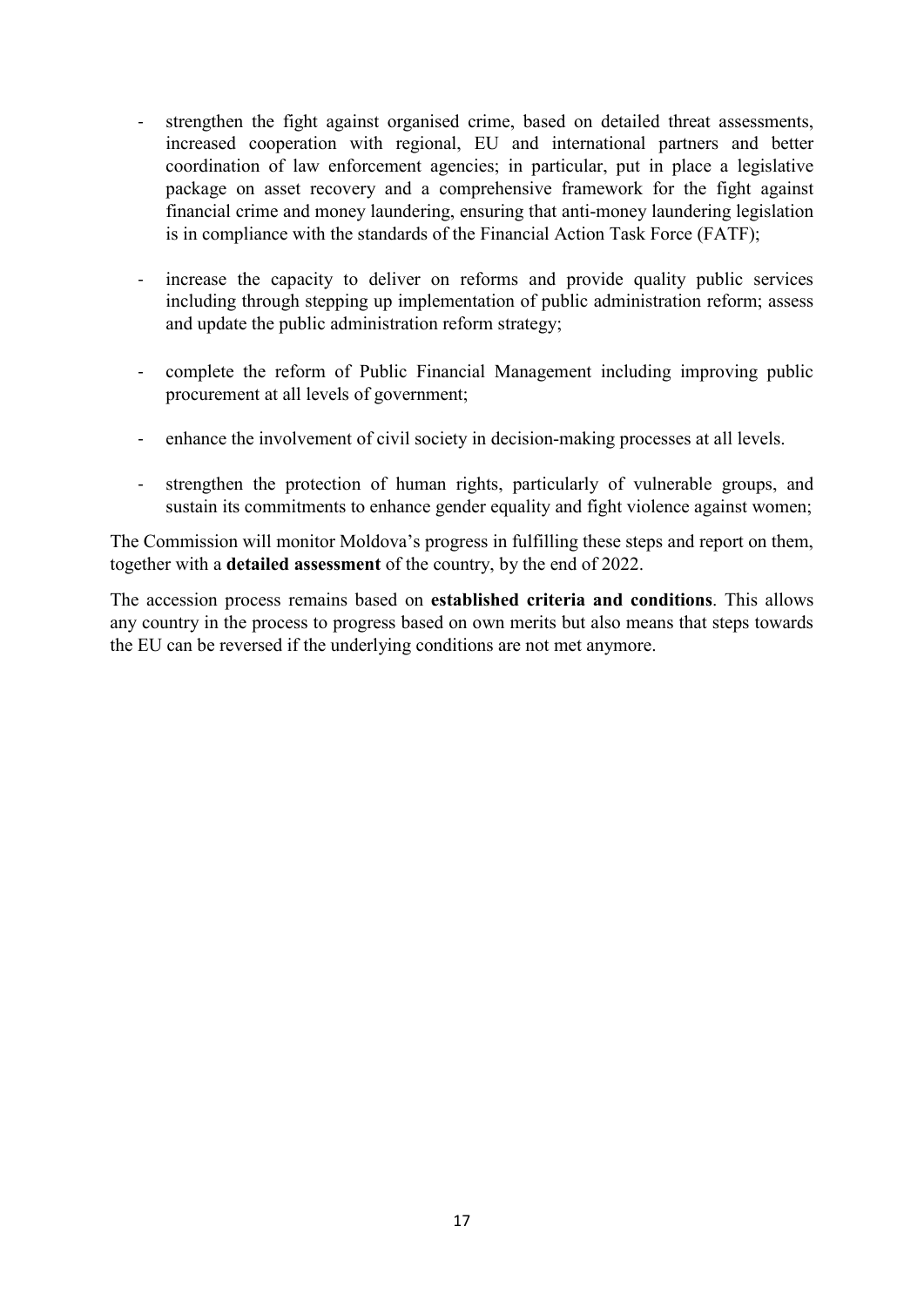

EUROPEAN **COMMISSION** 

> Brussels, 17.6.2022 COM(2022) 406 final

ANNEX

# **ANNEXES**

*to the* 

**COMMUNICATION FROM THE COMMISSION TO THE EUROPEAN PARLIAMENT, THE EUROPEAN COUNCIL AND THE COUNCIL**

**Commission Opinion on the Republic of Moldova's application for membership of the European Union**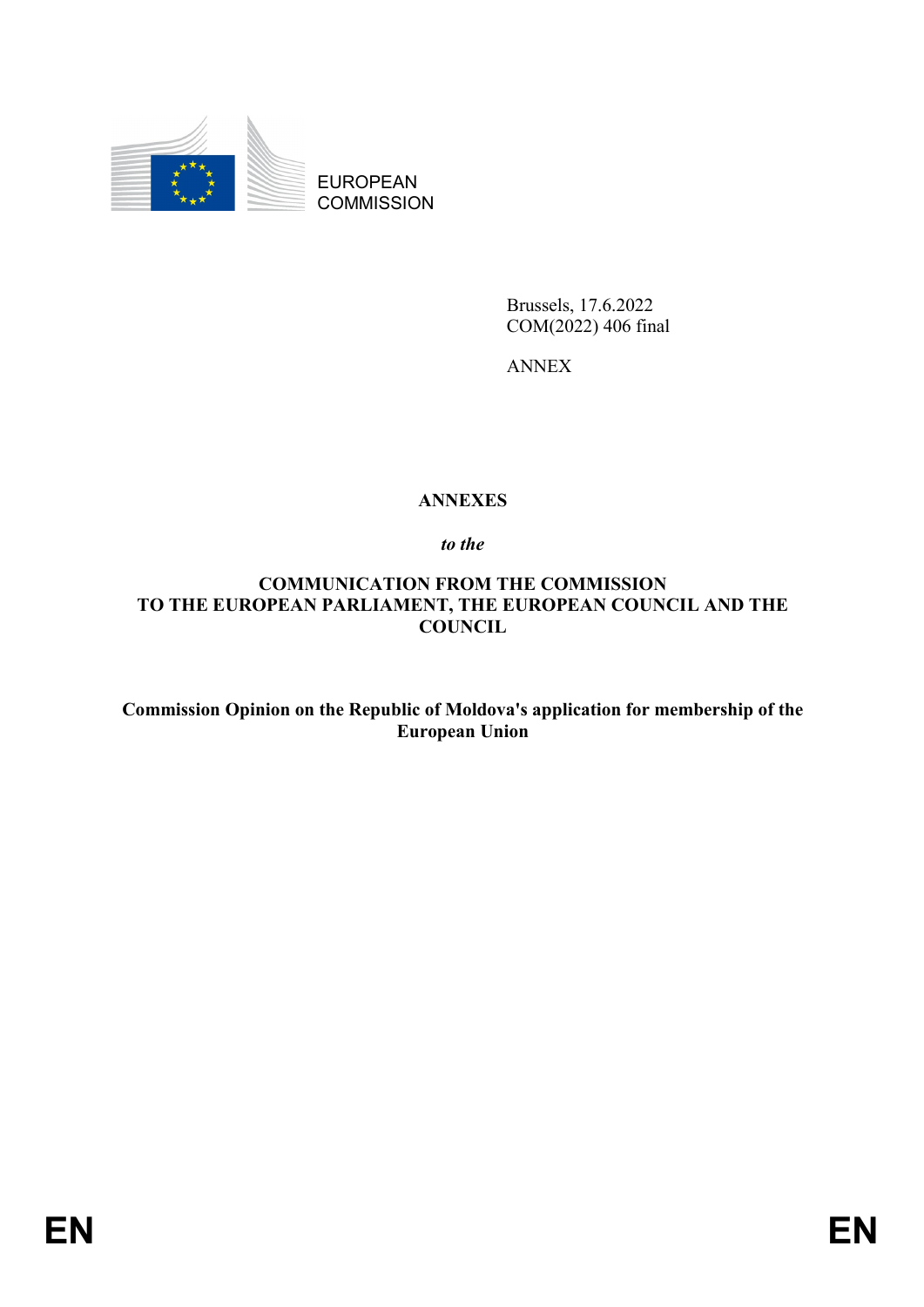# **STATISTICAL DATA (extracted on 11.05.2022)**

**Moldova**

| <b>Basic data</b>                   | <b>Note</b>    | 2010     | 2016     | 2017        | 2018     | 2019     | 2020     |
|-------------------------------------|----------------|----------|----------|-------------|----------|----------|----------|
| Population (thousand)               |                | 3 5 6 3. | 3553.1   | 3 5 5 0 . 9 | र 547.5  |          |          |
| Total area of the country ( $km2$ ) | $\overline{ }$ | 33 846.0 | 33 846.0 | 33 847.0    | 33 847.0 | 33 847.0 | 33 847.0 |

| <b>National accounts</b>                                                         | <b>Note</b> | 2010      | 2016        | 2017       | 2018      | 2019                 | 2020       |
|----------------------------------------------------------------------------------|-------------|-----------|-------------|------------|-----------|----------------------|------------|
|                                                                                  |             |           |             |            |           |                      |            |
| Gross domestic product (GDP) (million national currency)                         |             | 86 275.4  | 160 814.6   | 178 880.9  | 192 508.6 | 210 378.1            | 206 378.5p |
| Gross domestic product (GDP) (million euro)                                      |             | 5 2 6 0.9 | 7 291.6     | 8 5 8 8.4  | 9 701.0   | 10 693.1             | 10452.9p   |
| GDP (euro per capita)                                                            |             | 1 477.0   | 2 0 5 3 .0  | 2 4 2 0 .0 | 2 7 3 6.4 | 3 0 2 0.4            |            |
| GDP per capita (in purchasing power standards (PPS))                             |             | 4 980.8   | 8 4 4 5 . 4 | 9 001.7    | 9625.3    | 10 240.5             |            |
| GDP per capita (in PPS), relative to the EU average (EU-27 =<br>100)             |             | 20.0      | 30.0        | 30.7       | 31.8      | 32.7                 |            |
| Real GDP growth rate: change on previous year of GDP<br>volume (%)               |             |           | 4.4         | 4.7        | 4.3       | 3.7                  | -0.7p      |
| Employment growth (national accounts data), relative to<br>the previous year (%) | 2)          | $-3.5$    | 1.3         | $-1.0$     | 3.7       | $\ddot{\phantom{a}}$ |            |
| Gross value added by main sectors                                                |             |           |             |            |           |                      |            |
| Agriculture, forestry and fisheries (%)                                          |             | 13.0      | 13.0        | 13.3       | 11.9      | 11.7                 | 11.0p      |
| Industry (%)                                                                     |             | 15.9      | 17.6        | 17.3       | 17.0      | 16.1                 | 15.9p      |
| Construction (%)                                                                 |             | 7.8       | 7.8         | 8.0        | 9.1       | 9.8                  | 10.5p      |
| Services (%)                                                                     |             | 63.3      | 61.6        | 61.5       | 61.9      | 62.4                 | 62.5p      |
| Final consumption expenditure, as a share of GDP (%)                             |             | 108.4     | 101         | 100.7      | 100.0     | 99.4                 | 99.2p      |
| Gross fixed capital formation, as a share of GDP (%)                             |             | 22.5      | 22.2        | 22.3       | 24.3      | 25.2                 | 25.2p      |
| Changes in inventories, as a share of GDP (%)                                    |             | 1.3       | $-0.2$      | 0.5        | 1.3       | 0.2                  | $-1.7p$    |
| Exports of goods and services, relative to GDP (%)                               |             | 27.8      | 32.3        | 31.1       | 30.1      | 30.6                 | 26.5p      |
| Imports of goods and services, relative to GDP (%)                               |             | 60.1      | 55.3        | 54.5       | 55.7      | 55.3                 | 49.2p      |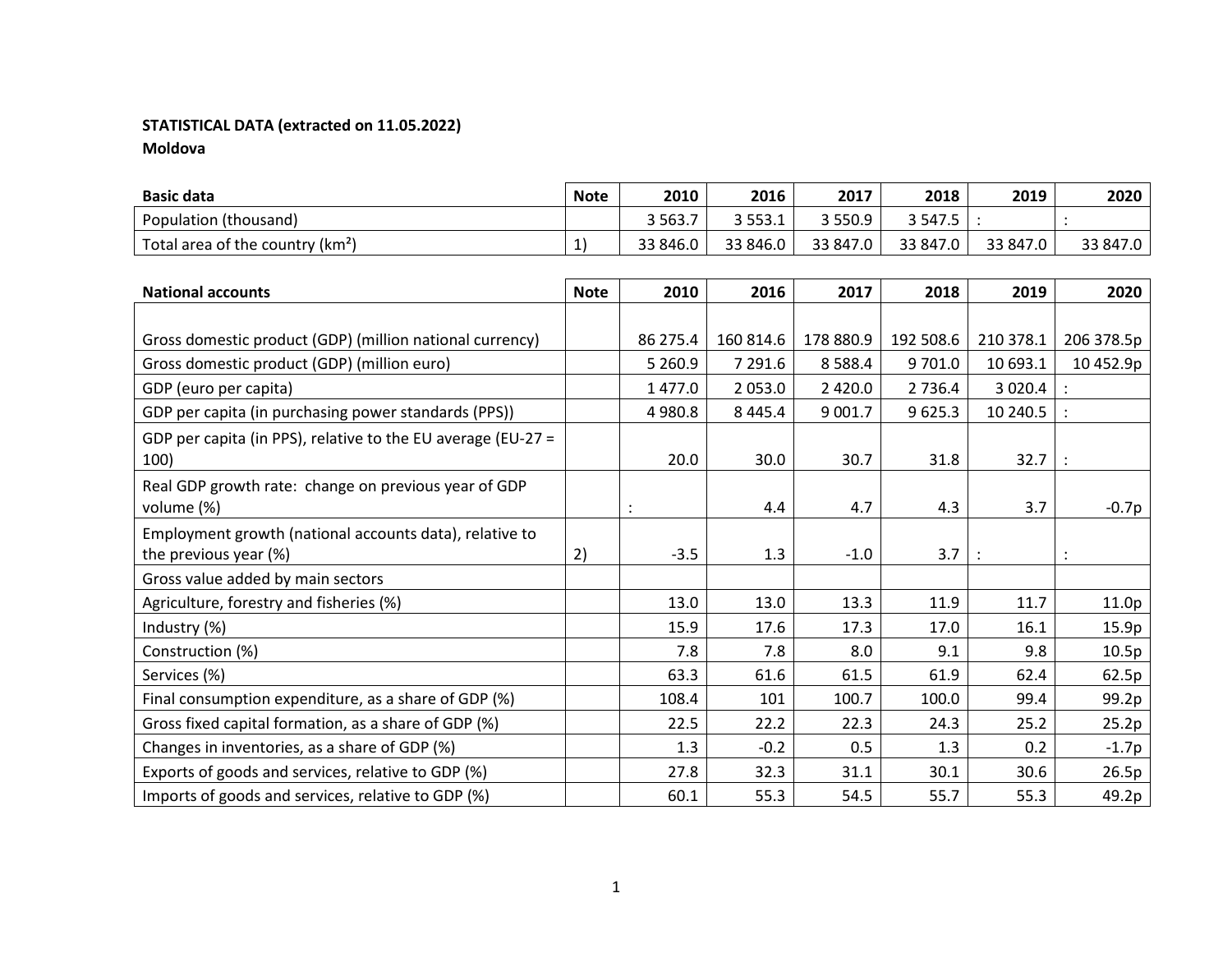| Gross fixed capital formation by the general government                        |             |           |           |           |                 |           |           |
|--------------------------------------------------------------------------------|-------------|-----------|-----------|-----------|-----------------|-----------|-----------|
| sector, as a percentage of GDP (%)                                             |             |           |           |           | $\ddot{\cdot}$  |           |           |
|                                                                                |             |           |           |           |                 |           |           |
| <b>Business</b>                                                                | <b>Note</b> | 2010      | 2016      | 2017      | 2018            | 2019      | 2020      |
| Industrial production volume index (2015 = 100)                                | 3)          | 77.0      | 100.9     | 104.4     | 108.3           | 110.6     | 104.3     |
|                                                                                |             |           |           |           |                 |           |           |
| Inflation rate and house prices                                                | <b>Note</b> | 2010      | 2016      | 2017      | 2018            | 2019      | 2020      |
| Consumer price index (CPI), change relative to the previous<br>year (%)        |             | 7.4e      | 6.4e      | 6.5e      | 3.1e            | 4.8e      | 3.8       |
|                                                                                |             |           |           |           |                 |           |           |
| <b>Balance of payments</b>                                                     | <b>Note</b> | 2010      | 2016      | 2017      | 2018            | 2019      | 2020      |
|                                                                                |             |           |           |           |                 |           |           |
| Balance of payments: current account total (million euro)                      | 4)          | $-363.1$  | $-260.6$  | $-493.0$  | $-1,026.2$      | $-993.0$  | $-783.0$  |
| Balance of payments current account: trade balance<br>(million euro)           | 4)          | $-1700.8$ | $-1678.6$ | $-2001.5$ | $-2487.8$       | $-2644.6$ | $-2379.1$ |
| Balance of payments current account: net services (million                     |             |           |           |           |                 |           |           |
| euro)                                                                          | 4)          | 54.0      | 199.3     | 270.1     | 301.4           | 313.7     | 335.4     |
| Foreign direct investment (FDI) abroad (million euro)                          | 4)          | 5.2       | 12.0      | 9.6       | 29.0            | 34.7      | 5.0       |
| of which FDI of the reporting economy in the EU-27<br>countries (million euro) |             |           |           |           |                 |           |           |
| Foreign direct investment (FDI) in the reporting economy<br>(million euro)     | 4)          | 224.0     | 79.0      | 132.7     | 248.4           | 452.7     | 138.1     |
| of which FDI of the EU-27 countries in the reporting<br>economy (million euro) |             |           |           |           | $\dddot{\cdot}$ |           |           |
|                                                                                |             |           |           |           |                 |           |           |
| <b>Public finance</b>                                                          | <b>Note</b> | 2010      | 2016      | 2017      | 2018            | 2019      | 2020      |

General government deficit / surplus, relative to GDP  $(\%)$  | | -2.1e | -1.6e | -0.6e | -0.8e | -1.4e | -5.1e General government gross debt relative to GDP (%) 5) 22.4 33.6 29.7 27.6 25.6 31.0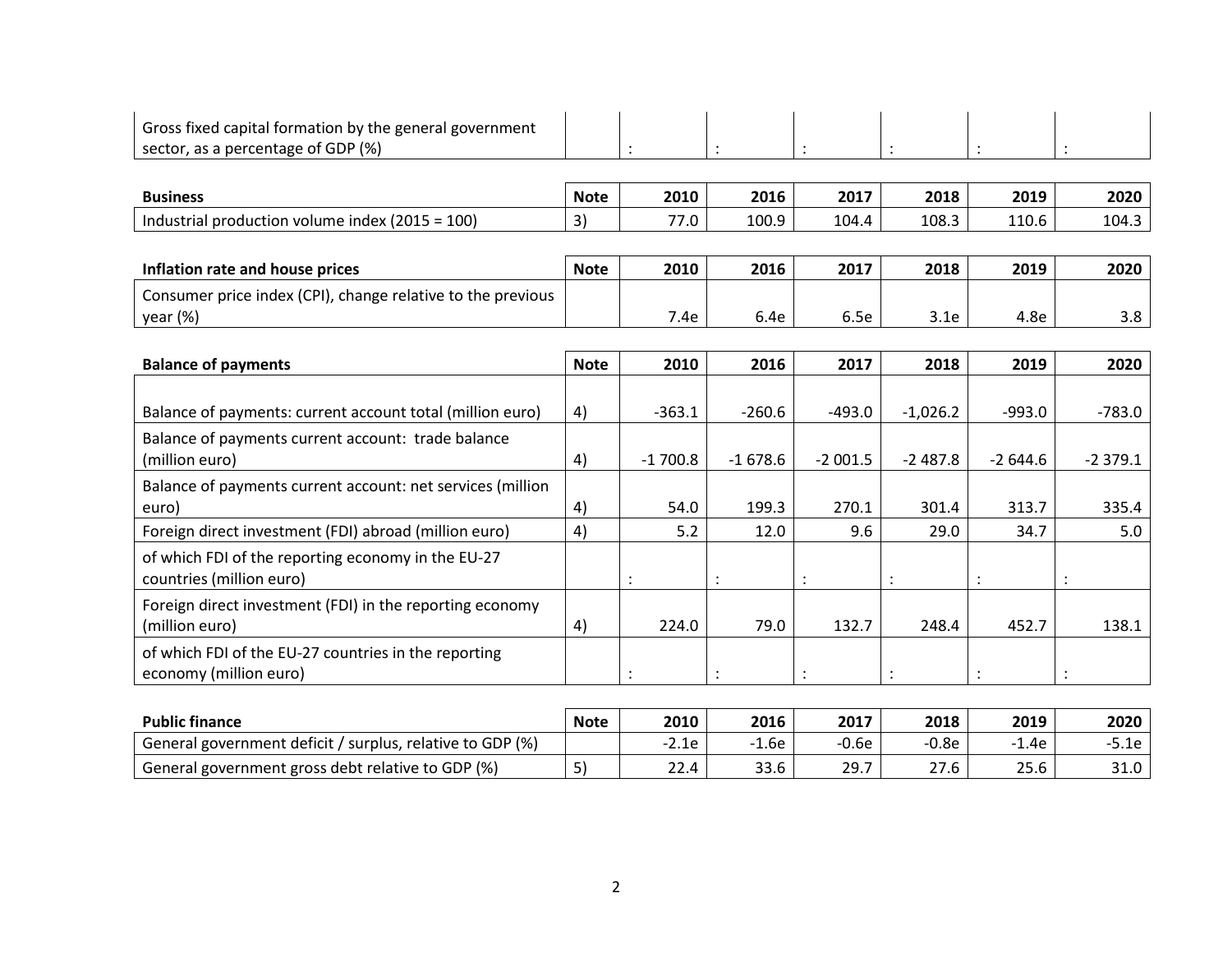| <b>Financial indicators</b>                                                | <b>Note</b> | 2010  | 2016  | 2017  | 2018  | 2019  | 2020  |
|----------------------------------------------------------------------------|-------------|-------|-------|-------|-------|-------|-------|
| Gross external debt of the whole economy, relative to<br>GDP (%)           | 6)          | 67.7  | 79.4  | 66.7  | 66.5  | 62.2  | 65.8  |
| Gross external debt of the whole economy, relative to<br>total exports (%) |             | 241.9 | 244.4 | 206.8 | 220.6 | 203.4 | 243.2 |
| Interest rates: day-to-day money rate, per annum (%)                       |             |       |       |       |       |       |       |
| Euro exchange rates: average of period (1 euro =<br>national currency)     |             | 16.4  | 22.1  | 20.8  | 19.8  | 19.7  | 19.8  |

| <b>External trade in goods</b>                                             | <b>Note</b> | 2010        | 2016       | 2017        | 2018        | 2019       | 2020       |
|----------------------------------------------------------------------------|-------------|-------------|------------|-------------|-------------|------------|------------|
| Value of imports: all goods, all partners (million euro)                   |             | 2 9 1 6 . 1 | 3 634.6    | 4 2 6 6 . 1 | 4 8 8 6 . 3 | 5 2 2 2 .0 | 4732.3     |
| Value of exports: all goods, all partners (million euro)                   |             | 1 1 6 1 . 4 | 1848.5     | 2 138.0     | 2 2 9 4 . 3 | 2 4 8 3 .0 | 2 160.3    |
| Trade balance: all goods, all partners (million euro)                      |             | $-1754.7s$  | $-1786.1s$ | $-2$ 128.1s | $-2592s$    | $-2739s$   | $-2572.0s$ |
| Terms of trade (export price index / import price index *<br>100) (number) |             | 103.0       | 103.0      | 103.6       | 99.4        | 98.8       | 116.2      |
| Share of exports to EU-27 countries in value of total<br>exports (%)       |             | 41.9s       | 59.6s      | 60.1s       | 65.9s       | 64.1s      | 66.4s      |
| Share of imports from EU-27 countries in value of total<br>imports (%)     |             | 43.0s       | 47.5s      | 48.3s       | 48.4s       | 48.5s      | 45.6s      |

| Demography                                                                                              | <b>Note</b> | 2010   | 2016   | 2017  | 2018 | 2019 | 2020 |
|---------------------------------------------------------------------------------------------------------|-------------|--------|--------|-------|------|------|------|
| Crude rate of natural change of population (natural<br>growth rate): number of births minus deaths (per |             |        |        |       |      |      |      |
| thousand inhabitants)                                                                                   |             | $-0.9$ | $-0.3$ | -0.8p |      |      |      |
| Life expectancy at birth: male (years)                                                                  |             | 64.9   |        |       |      |      |      |
| Life expectancy at birth: female (years)                                                                |             | 73.5   |        |       |      |      |      |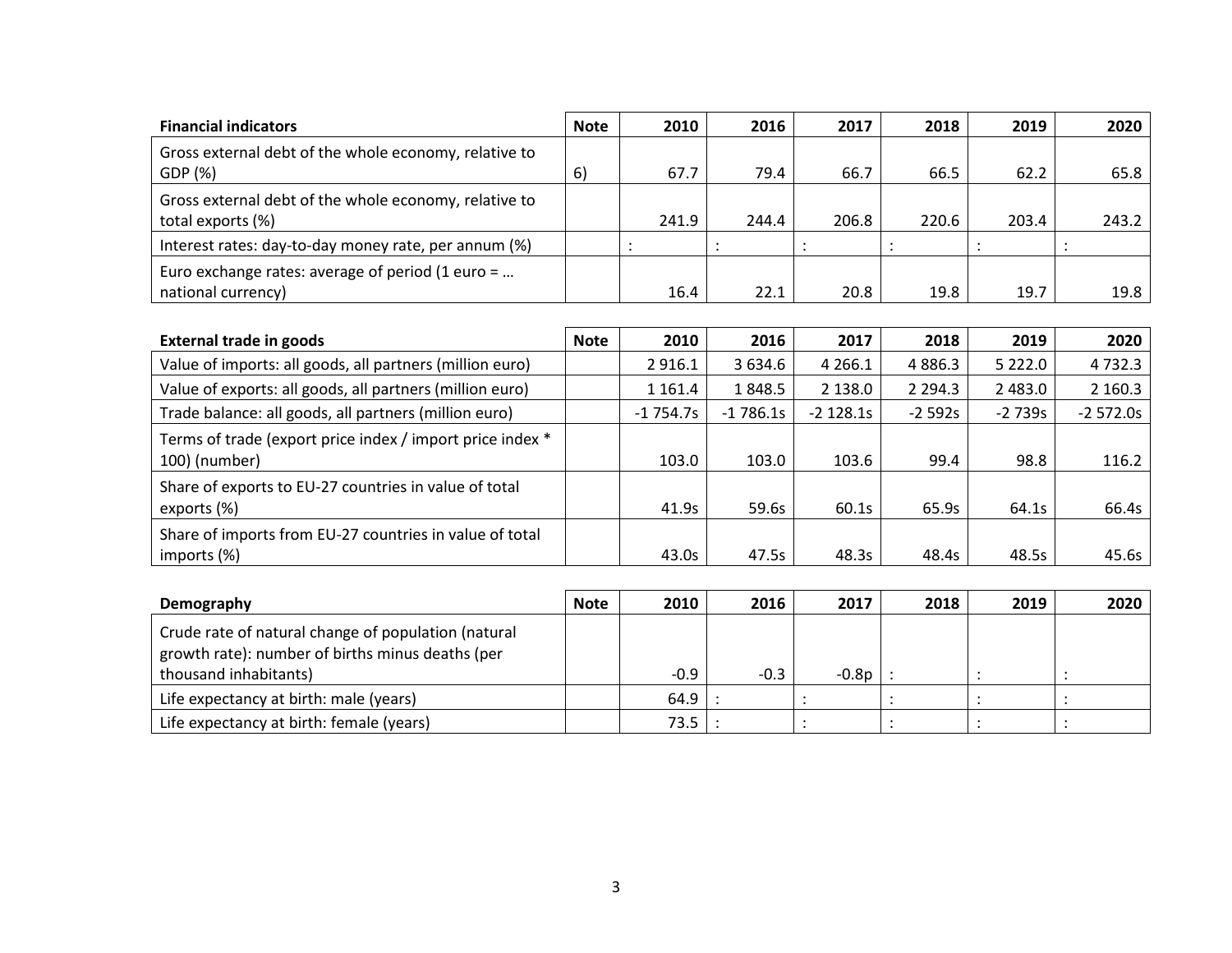| Labour market                                                                                                 | <b>Note</b> | 2010 | 2016 | 2017 | 2018 | 2019              | 2020 |
|---------------------------------------------------------------------------------------------------------------|-------------|------|------|------|------|-------------------|------|
| Economic activity rate for persons aged 20-64:<br>proportion of the population aged 20-64 that is             |             |      |      |      |      |                   |      |
| economically active (%)                                                                                       | 7)          | 51.2 | 54.1 | 53.4 | 54.9 | 52.9b             | 51.1 |
| Employment rate for persons aged 20-64: proportion of                                                         |             |      |      |      |      |                   |      |
| the population aged 20-64 that are in employment (%)                                                          | 7)          | 47.5 | 51.9 | 51.3 | 53.3 | 50.2 <sub>b</sub> | 49.1 |
| Male employment rate for persons aged 20-64 (%)                                                               | 7)          | 48.8 | 54.3 | 54.4 | 55.9 | 53.9b             | 53.1 |
| Female employment rate for persons aged 20-64 (%)                                                             | 7)          | 46.2 | 49.7 | 48.4 | 50.9 | 46.8b             | 45.5 |
| Employment rate for persons aged 55-64: proportion of                                                         |             |      |      |      |      |                   |      |
| the population aged 55-64 that are in employment (%)                                                          | 7)          | 41.6 | 44.8 | 46   | 48.5 | 40.5b             | 40.5 |
| Employment by main sectors                                                                                    |             |      |      |      |      |                   |      |
| Agriculture, forestry and fisheries (%)                                                                       | 7)          | 27.5 | 36.6 | 35.5 | 39.3 | 21.0b             | 21.1 |
| Industry (%)                                                                                                  | 7)          | 12.8 | 11.5 | 11.2 | 11.0 | 14.7b             | 14.6 |
| Construction (%)                                                                                              | 7)          | 5.9  | 4.9  | 4.5  | 4.6  | 7.0 <sub>b</sub>  | 7.2  |
| Services (%)                                                                                                  | 7)          | 53.8 | 47.0 | 48.8 | 45.1 | 57.3b             | 57.1 |
| People employed in the public sector as a share of total                                                      |             |      |      |      |      |                   |      |
| employment, persons aged 20-64 (%)                                                                            | 7)          | 28.7 | 24.1 | 25.5 | 23.9 | 29.4b             | 29.6 |
| People employed in the private sector as a share of total                                                     |             |      |      |      |      |                   |      |
| employment, persons aged 20-64 (%)                                                                            | 7)          | 71.3 | 75.9 | 74.5 | 76.1 | 70.6b             | 70.4 |
| Unemployment rate: proportion of the labour force that                                                        |             |      |      |      |      |                   |      |
| is unemployed (%)                                                                                             | 7)          | 7.4  | 4    | 3.9  | 2.9  | 5.1 <sub>b</sub>  | 3.8  |
| Male unemployment rate (%)                                                                                    | 7)          | 9.1  | 5.3  | 4.6  | 3.5  | 5.8 <sub>b</sub>  | 4.3  |
| Female unemployment rate (%)                                                                                  | 7)          | 5.7  | 2.8  | 3.2  | 2.4  | 4.4 <sub>b</sub>  | 3.3  |
| Youth unemployment rate: proportion of the labour                                                             |             |      |      |      |      |                   |      |
| force aged 15-24 that is unemployed (%)                                                                       | 7)          | 17.8 | 11   | 11.9 | 7.1  | 10.4b             | 10.9 |
| Long-term unemployment rate: proportion of the labour<br>force that has been unemployed for 12 months or more |             |      |      |      |      |                   |      |
| (%)                                                                                                           | 7)          | 2.3  | 0.8  | 0.9  | 0.8  | 0.9 <sub>b</sub>  | 0.7  |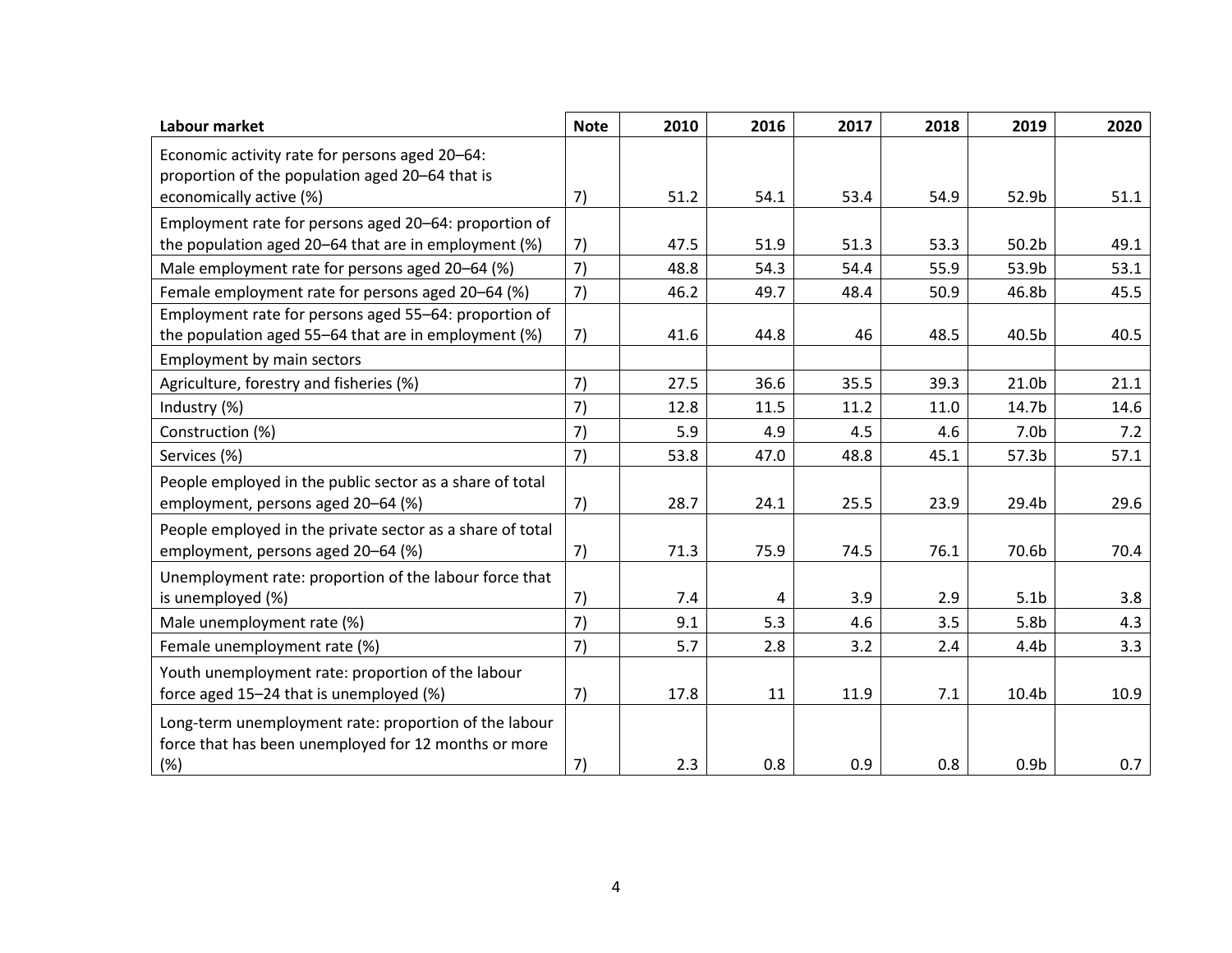| <b>Social cohesion</b>                                                                                                | <b>Note</b> | 2010    | 2016       | 2017        | 2018       | 2019       | 2020       |
|-----------------------------------------------------------------------------------------------------------------------|-------------|---------|------------|-------------|------------|------------|------------|
| Average nominal monthly wages and salaries (national<br>currency)                                                     | 8)          | 2971.7  | 4 9 9 7.8  | 5 5 8 7 . 4 | 6 2 6 8 .0 | 7 2 3 3.7  | 7943.0     |
| Index of real wages and salaries (index of nominal wages<br>and salaries divided by the inflation index) (2016 = 100) |             |         | 100.0      | 104.9       | 114.2      | 125.7      | 133.0      |
| Proportion of persons at risk of relative poverty (after<br>transfers) (%)                                            | 10)         | 24.2    | 28.3b      | 27.6        | 27.4       | 25.4b      | 27.1       |
|                                                                                                                       |             |         |            |             |            |            |            |
| <b>Infrastructure</b>                                                                                                 | <b>Note</b> | 2010    | 2016       | 2017        | 2018       | 2019       | 2020       |
| Length of motorways (kilometres)                                                                                      |             |         |            |             |            |            |            |
|                                                                                                                       |             |         |            |             |            |            |            |
| <b>Innovation and research</b>                                                                                        | <b>Note</b> | 2010    | 2016       | 2017        | 2018       | 2019       | 2020       |
| Public expenditure on education relative to GDP (%)                                                                   |             | 7.7     | 5.3        | 5.4         | 5.5        |            |            |
| Gross domestic expenditure on R&D relative to GDP (%)                                                                 |             | 0.4     | 0.3        | 0.3         | 0.3        | 0.2        | 0.2        |
|                                                                                                                       |             |         |            |             |            |            |            |
| <b>Environment</b>                                                                                                    | <b>Note</b> | 2010    | 2016       | 2017        | 2018       | 2019       | 2020       |
| Index of greenhouse gas emissions, CO2 equivalent                                                                     |             |         |            |             |            |            |            |
| $(1990 = 100)$                                                                                                        |             | 29.4    | 29.8       | 29.2        | 30.7       | 30.5       |            |
| Electricity generated from renewable sources relative to                                                              |             |         |            |             |            |            |            |
| gross electricity consumption (%)                                                                                     |             | 2.4     | 1.4        | 1.9         | 1.6        | 2.5        | 2.3        |
|                                                                                                                       |             |         |            |             |            |            |            |
| <b>Energy</b>                                                                                                         | <b>Note</b> | 2010    | 2016       | 2017        | 2018       | 2019       | 2020       |
| Primary production of all energy products (thousand                                                                   |             |         |            |             |            |            |            |
| TOE)                                                                                                                  |             | 523.0   | 709.0      | 770.0       | 798.0      | 668.0      | 682.0      |
| Net imports of all energy products (thousand TOE)                                                                     | 9)          | 1813.0  | 2 1 1 3 .0 | 2 2 1 4 .0  | 2 3 2 8 .0 | 2 277.0    | 2 2 1 4 .0 |
| Gross inland energy consumption (thousand TOE)                                                                        |             | 2 633.0 | 2 796.0    | 2 9 3 9 . 0 | 3 087.0    | 2 9 3 6 .0 | 2857.0     |
|                                                                                                                       |             |         |            |             |            |            |            |
| <b>Agriculture</b>                                                                                                    | <b>Note</b> | 2010    | 2016       | 2017        | 2018       | 2019       | 2020       |
| Utilised agricultural area (thousand hectares)                                                                        |             | 1940.1  |            |             |            |            |            |